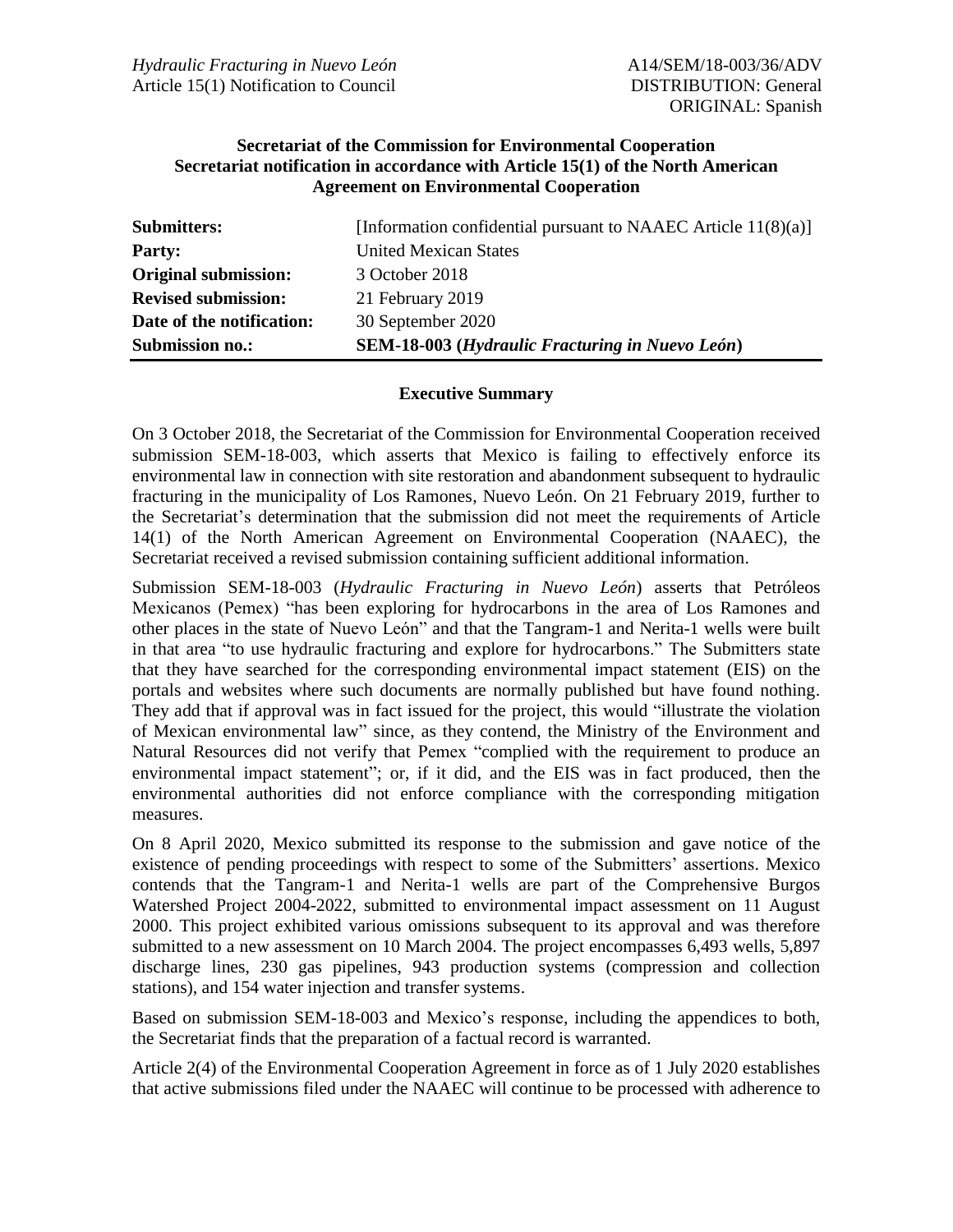Articles 14 and 15 of the Agreement. Therefore, this notification is issued in accordance with NAAEC Article 15(1).

# **I. INTRODUCTION**

- 1. Articles 14 and 15 of the North American Agreement on Environmental Cooperation ("NAAEC" or the "Agreement") provide for a process allowing any person or nongovernmental organization residing or established in the territory of Canada, the United States, or Mexico to file a submission asserting that a Party to the NAAEC is failing to effectively enforce its environmental law (the "SEM" process). The Secretariat of the Commission for Environmental Cooperation (the "Secretariat" of the "CEC")<sup>1</sup> initially considers submissions with reference to the requirements of NAAEC Article 14(1). Where the Secretariat finds that a submission meets these requirements, it then determines, pursuant to NAAEC Article 14(2), whether the submission merits a response from the concerned Party. In light of any response from the concerned Party, and in accordance with the NAAEC, the Secretariat may notify the Council that the matter warrants the development of a factual record, providing its reasons for such recommendation in accordance with Article 15(1). Where the Secretariat decides to the contrary, it then proceeds no further with the submission.<sup>2</sup>
- 2. On 3 October 2018, a person residing in Mexico, who requested that his personal information be kept confidential under NAAEC Article 11(8)(a) (hereinafter, the "Submitter"), filed an Article 14(1) submission with the Secretariat. The Submitter asserts that the Government of Mexico is failing to effectively enforce its environmental law in connection with site restoration and abandonment subsequent to hydraulic fracturing in the community of Hacienda El Carrizo, municipality of Los Ramones, Nuevo León.<sup>3</sup>
- 3. On 15 November 2018, the Secretariat found that the submission did not meet the Article 14(1) requirements because the Submitter had not identified the provisions of environmental law that the competent authorities are allegedly failing to enforce, nor did he include information relating to communication of the matter to the competent authorities of the Party.<sup>4</sup>
- 4. On 21 February 2019, the Secretariat received a revised submission containing additional assertions and information in response to the matters raised in the determination of 15 November 2018. This revised submission adds a second submitter, who also requested that his personal information be kept confidential under NAAEC Article  $11(8)(a)$ .<sup>5</sup> For this reason, further references in this notification are to "the Submitters."

 $\,1\,$ The Commission for Environmental Cooperation (CEC) was established in 1994 under the North American Agreement on Environmental Cooperation (NAAEC), signed by Canada, the United States, and Mexico (the "Parties"). The constituent bodies of the CEC are the Council, the Secretariat, and the Joint Public Advisory Committee (JPAC).

<sup>2</sup> For detailed information on the various stages of the submission process, as well as on the Secretariat's determinations and factual records, visit the submissions on enforcement matters page of the CEC website at [<www.cec.org/submissions>](http://www.cec.org/submissions).

<sup>3</sup> SEM-18-003 (*Hydraulic Fracturing in Nuevo León*), Article 14(1) Submission (3 October 2018).

<sup>4</sup> SEM-18-003 (*Hydraulic Fracturing in Nuevo León*), Article 14(1) Determination (15 November 2018), at 8.

<sup>5</sup> SEM-18-003 (*Hydraulic Fracturing in Nuevo León*), Article 14(1) Submission (21 February 2019) ["Revised Submission"].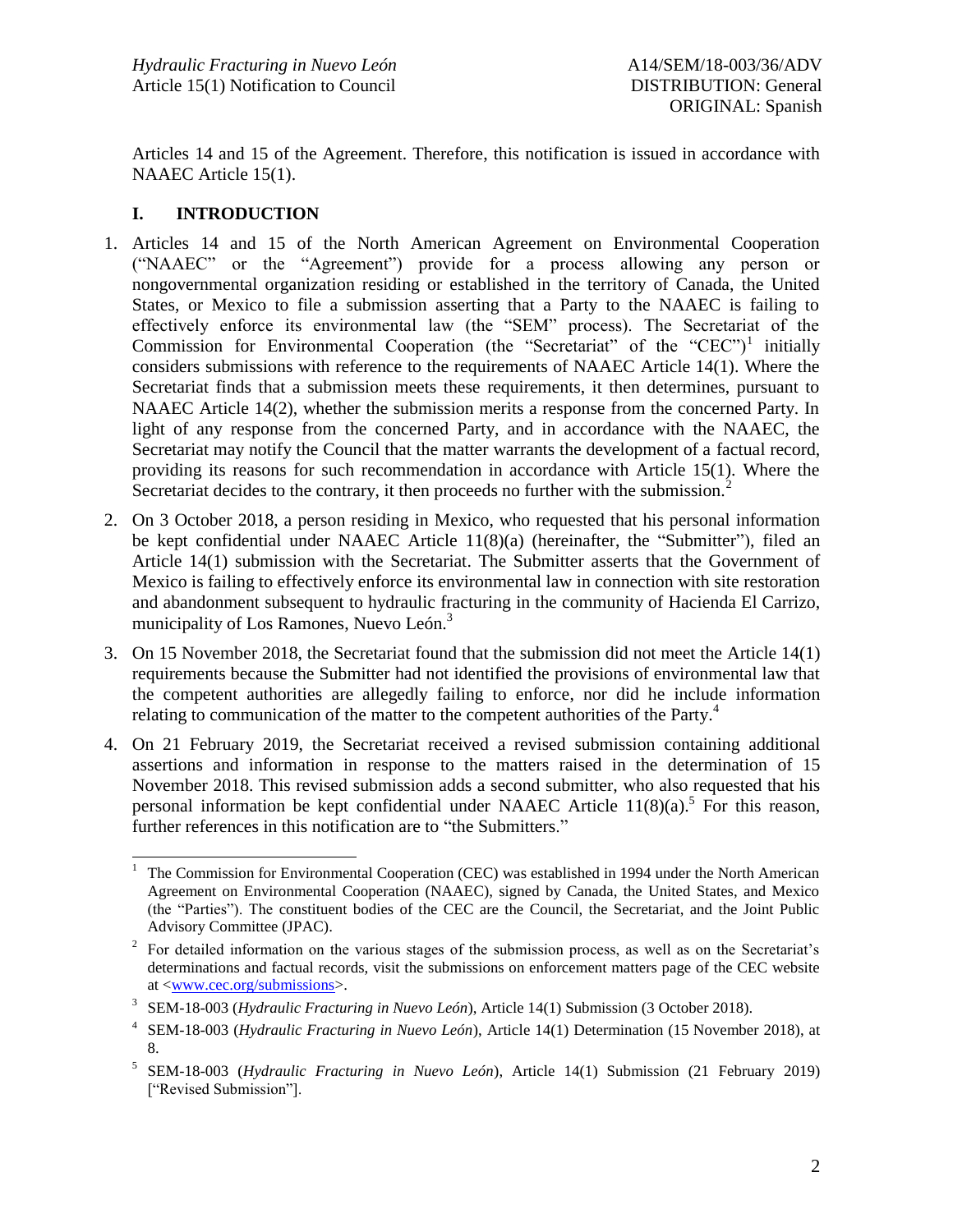- 5. The Submitters assert that Mexico is failing to effectively enforce **Article 28 of the Mexican Environmental Protection Act** (*Ley General del Equilibrio Ecológico y la Protección al Ambiente*—LGEEPA) as regards the obligation to file an EIS before a project is approved; **LGEEPA Article 15,** on the obligation to repair harms ensuing from a work that affects the environment; **LGEEPA Article 122,** applicable to control of wastewater; **LGEEPA Article 170,** authorizing the Ministry of the Environment and Natural Resources (*Secretaría de Medio Ambiente y Recursos Naturales*—Semarnat) to apply safety measures; **LGEEPA Articles 1, 15, and 88,** in relation to sustainable water use; **Articles 7 and 10 of the Federal Environmental liability Act** (*Ley Federal de Responsabilidad Ambiental*—LFRA), as regards the responsibility of Petróleos Mexicanos (Pemex) for environmental harms; **Articles 2 and 91 of the Regulation to the Mexican Waste Prevention and Management Act** (*Reglamento de la Ley General de Prevención y Gestión Integral de Residuos*—LGPGIR Regulation), in relation to wastewater discharges into geologically stable formations, and **Articles 8, 16, and 18 of the Guidelines for the Protection and Conservation of National Waters in Connection with Hydrocarbon Exploration and Extraction in Unconventional Deposits** (*Lineamientos para la Protección y Conservación de las Aguas Nacionales en Actividades de Exploración y Extracción de Hidrocarburos en Yacimientos No Convencionales*—National Waters Contamination Prevention Guidelines), applicable to the prevention of subsoil and aquifer contamination.<sup>6</sup>
- 6. Submission SEM-18-003 (*Hydraulic Fracturing in Nuevo León*) asserts that Pemex "has been exploring for hydrocarbons in the area of Los Ramones and at other sites in the state of Nuevo León," and that two wells, Tangram-1 and Nerita-1, were built in that vicinity "to use hydraulic fracturing and explore for hydrocarbons." The Submitters assert that they have searched online for the environmental impact statement covering the project, and specifically the Tangram-1 and Nerita-1 wells, but found no relevant information. According to the Submitters, "the manner in which the Mexican authorities approved hydraulic fracturing in this area illustrates the violation of Mexican environmental law," since, as they contend, Semarnat did not require Pemex "to comply with the requirement to produce an environmental impact statement," or, if one was in fact produced, did not enforce compliance with the corresponding mitigation measures.
- 7. The Submitters assert that hydraulic fracturing "requires millions of liters of water"; that over 750 different chemicals are used in the process; that the wastewater contains heavy metals and radioactive substances; that the wastewater is stored in wastewater wells that often leak into and contaminate groundwater, and that hydraulic fracturing applies high pressure to geological formations, causing microseisms. In particular, they state that 25,808 m<sup>3</sup> of water were injected into the Tangram-1 well, completed in December 2013, and that a depth of 4,426 meters was reached. As to the Nerita-1 well, completed in August 2014, 13,039  $\text{m}^3$  of water were injected to a depth of 4,100 meters. They further contend that the operation of both wells produced seismic activity induced by hydraulic fracturing, in addition to generating impacts on water, the environment, and agriculture in the community of Hacienda El Carrizo, municipality of Los Ramones, Nuevo León.

l 6 *Ibid*. at 2.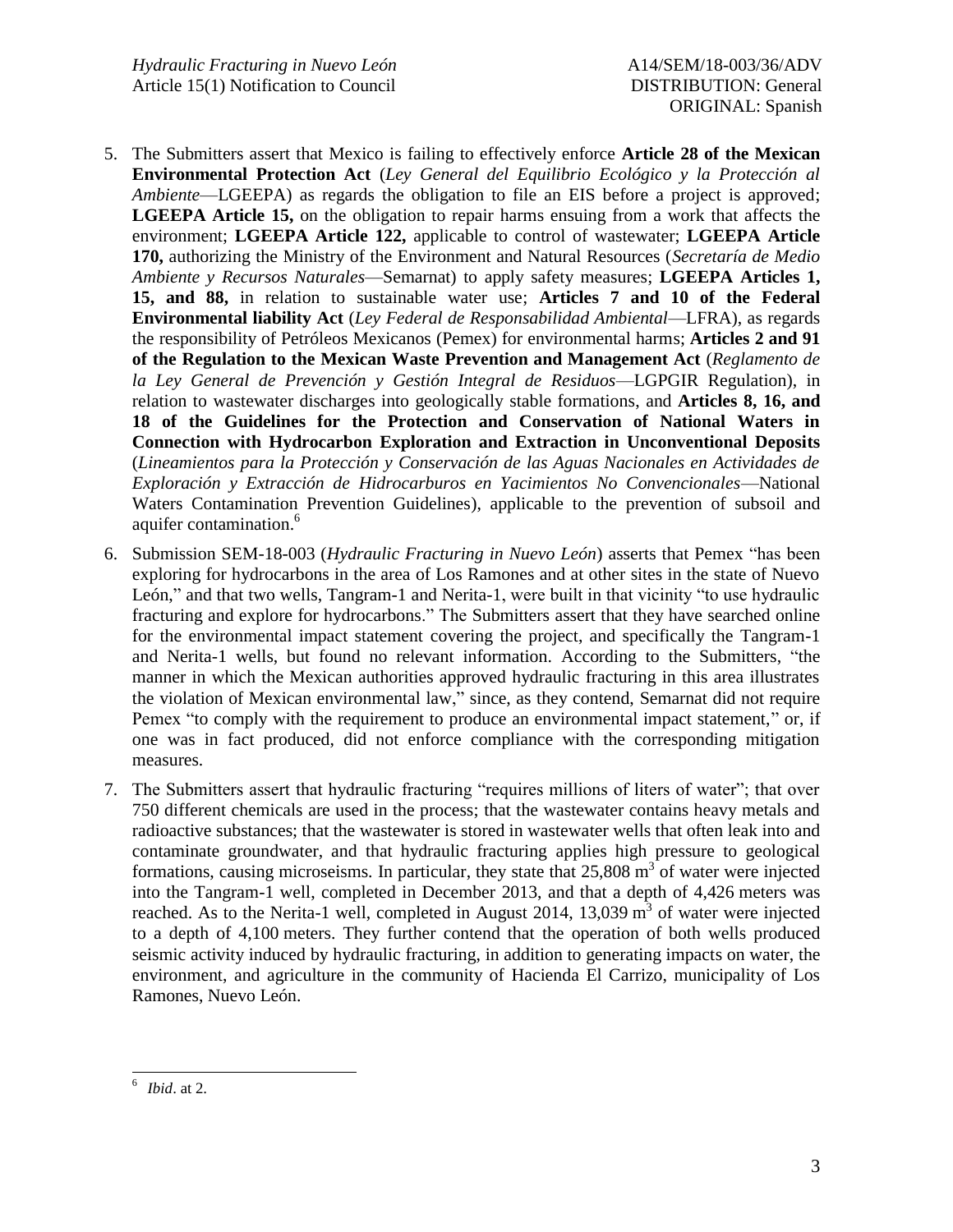

**Figure 1. Location of the Tangram-1 and Nerita-1 wells**

Approximate location. Map derived from: CNH, *Mapa de la industria de hidrocarburos*, online at <mapa.hidrocarburos.gob.mx>, under options: "Información CNIH", "Pozos" and "Zona Burgos".

8. On 8 May 2019, the Secretariat requested a response from Mexico with respect to the following matters raised in the submission: 7

*Responsibility for environmental harms and establishment of safety measures*:

- LFRA Article 10 and LGEEPA Article 15 paragraphs II and IV, in relation to the alleged responsibility of Pemex for environmental harms, and
- LGEEPA Article 170, authorizing Semarnat to apply safety measures.

*Water quality*:

- LGEEPA Article 88 paragraph III, on sustainable water use;
- LGEEPA Article 122, applicable to wastewater control;
- Article 91 of the LGPGIR Regulation, requiring that wastewater be discharged into geologically stable formations; and
- Articles 8, 16, and 18 of the National Waters Contamination Prevention Guidelines, applicable to the prevention of subsoil and aquifer contamination.

l 7 SEM-18-003 (*Hydraulic Fracturing in Nuevo León*), Article 14(1) and (2) Determination (8 May 2019).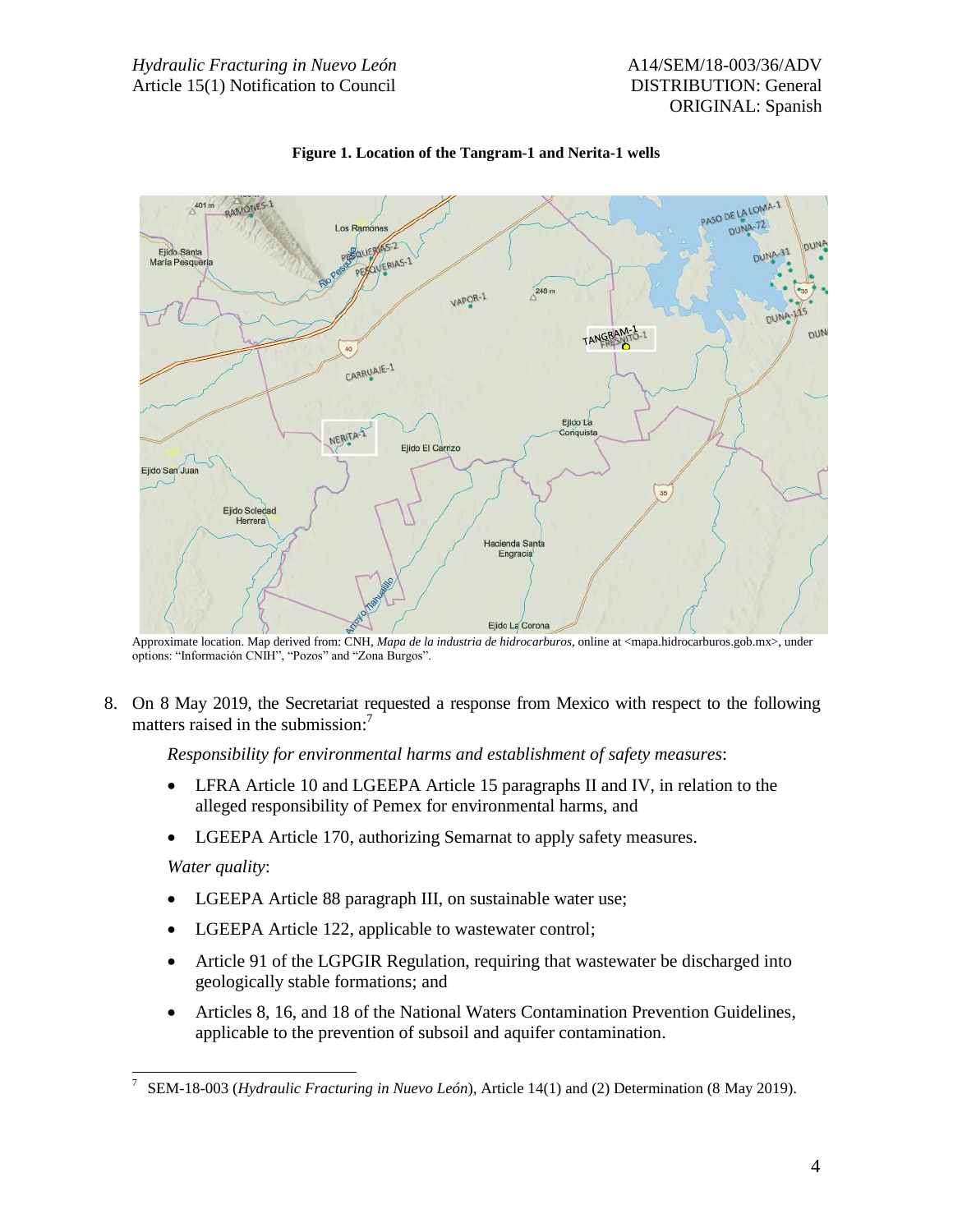*Environmental impact assessment:*

- LGEEPA Article 28 paragraphs I and XIII, with respect to the obligation to file an EIS before a project is approved.
- 9. Mexico submitted its response on 8 April 2020, giving notice of the existence of a pending administrative proceeding before the National Industrial Security and Environmental Protection Agency for the Hydrocarbon Sector (*Agencia Nacional de Seguridad Industrial y de Protección al Medio Ambiente en el Sector de Hidrocarburos*—ASEA), bearing upon the probable environmental impacts caused by the drilling of the Tangram-1 and Nerita-1 wells by Pemex, using the technique of hydraulic fracturing, in the community of El Carrizo, municipality of Los Ramones, Nuevo León.<sup>8</sup>
- 10. Mexico's response refers to the environmental impact assessment (EIA) for the Comprehensive Burgos Watershed Project 2004–2022 (*Proyecto Integral Cuenca de Burgos 2004–2022;* the "Burgos Watershed Project"), which comprises the Tangram-1 and Nerita-1 wells. The Party contends that Pemex duly complied with the EIA procedure and the public participation requirements.
- 11. Mexico notes that the hydrocarbon-related files held by the Ministry of Energy (*Secretaría de Energía*—Sener), the environmental impact approvals (*autorizaciones de impacto ambiental*— AIA) issued by Semarnat, and the inspection and surveillance proceeding files held by the Federal Attorney for Environmental Protection (*Procuraduría Federal de Protección al Ambiente*—Profepa) were transferred to ASEA.
- 12. With respect to the assertions concerning alleged responsibility for environmental harms and the establishment of safety measures by Semarnat, Mexico states that the wells in question "have no discharge lines or aboveground infrastructure that give evidence of the wells being used for hydrocarbon extraction."<sup>9</sup>
- 13. As to the alleged water contamination in the municipality of Los Ramones, the Party responds that since the wells in question are not currently in the hydrocarbon extraction phase, they do not require a concession for the use, enjoyment, and exploitation of national waters from the National Waters Commission (*Comisión Nacional del Agua*—Conagua). In reference to the assertion concerning alleged enforcement failures relating to contamination of bodies of water into which wastewater was dumped, Mexico states that there are no records of wastewater discharge permits, wastewater wells, or discharges of produced water since the wells addressed by the submission are not in operation.<sup>10</sup>

l 8 SEM-18-003 (*Hydraulic Fracturing in Nuevo León*), Article 14(3) Response (8 April 2019) ["Response"], p. 6.

<sup>9</sup> *Ibid*. at 13.

<sup>&</sup>lt;sup>10</sup> Mexican Official Standard NOM-143-Semarnat-2003, *Establishing environmental specifications for the management of produced water associated with hydrocarbons*, defines produced water as "water associated with the hydrocarbon in the deposit that rises to the surface during the extraction thereof; contains salts and may contain metals, and is considered an unusable byproduct."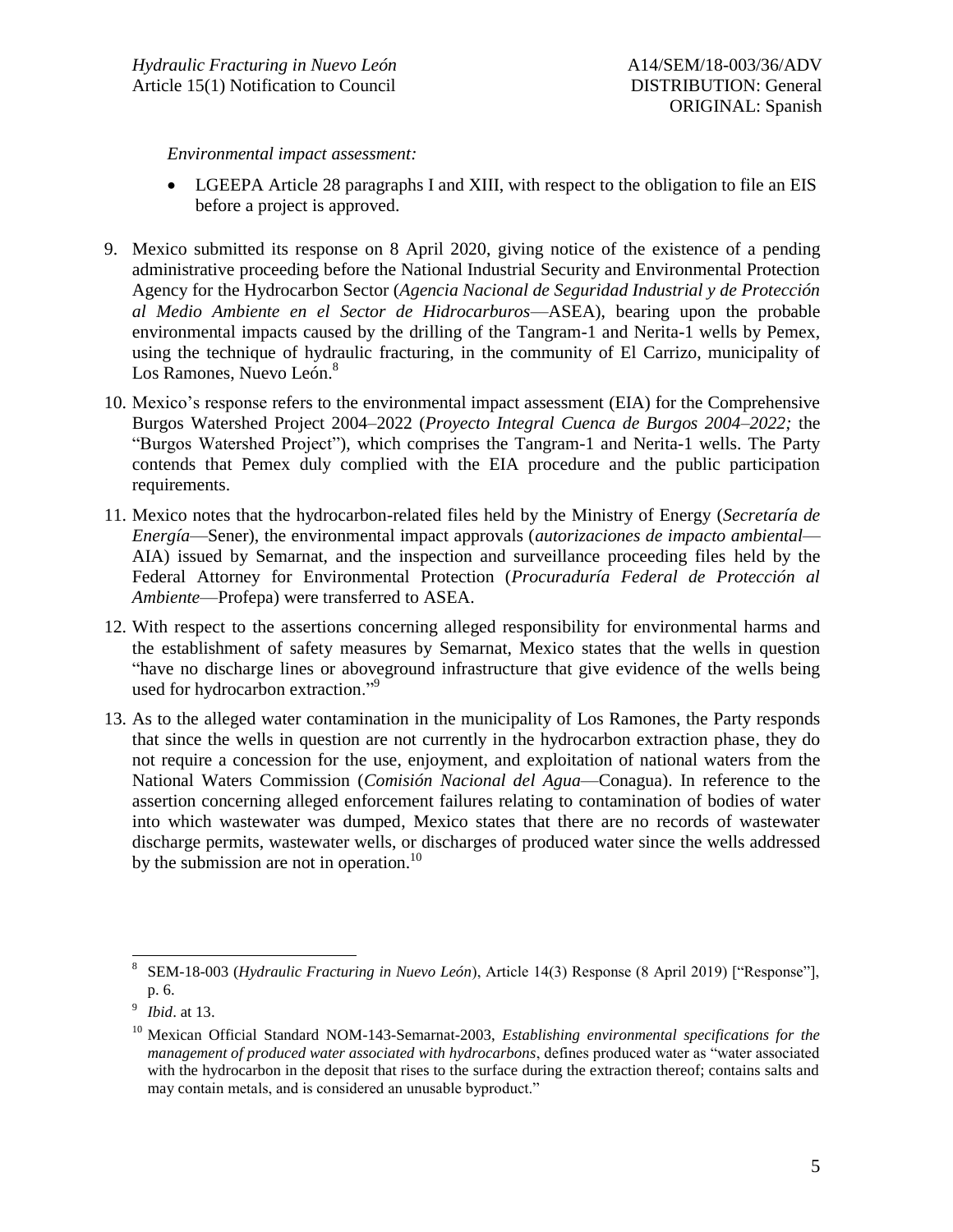## **II. ANALYSIS**

#### **A) Notification of the existence of a pending proceeding**

- 14. The Submissions on Enforcement Matters mechanism provides, in NAAEC Article 14(3)(a), that an NAAEC Party may give notice "whether the matter is the subject of a pending judicial or administrative proceeding, in which case the Secretariat shall proceed no further." In addition, the mechanism provides that a Party may, in its response, indicate whether the matter was previously the subject of a judicial or administrative proceeding, or whether private remedies in connection with the matter are available to the person or organization making the submission.<sup>11</sup> The Secretariat performs the relevant analysis in this section, guided by the NAAEC Article 45(3) definition of a "judicial or administrative proceeding."
- 15. A judicial or administrative proceeding is defined in NAAEC Article 45(3)(a) as:

a domestic judicial, quasi-judicial or administrative action pursued by the Party in a timely fashion and in accordance with its law. Such actions comprise: mediation; arbitration; the process of issuing a license, permit, or authorization; seeking an assurance of voluntary compliance or a compliance agreement; seeking sanctions or remedies in an administrative or judicial forum; and the process of issuing an administrative order…

16. Mexico notified the Secretariat of the existence of an administrative proceeding initiated by ASEA. The information serving as the basis for the Secretariat's review in this section was classified as confidential by Mexico pursuant to NAAEC Article 39(2); thus, the Secretariat has taken care not to disclose this information in its analysis.



*[Confidential section]*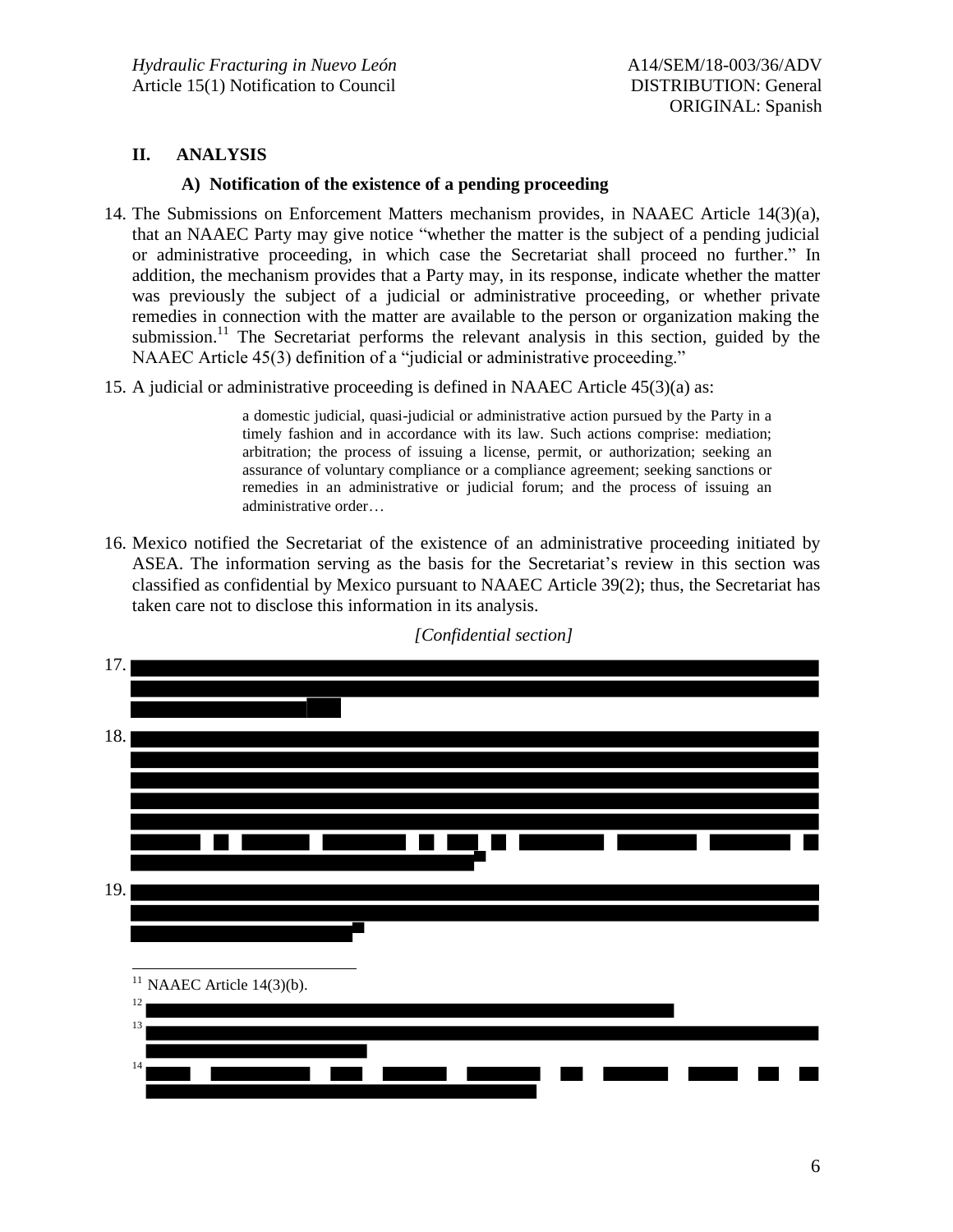*Hydraulic Fracturing in Nuevo León* Article 15(1) Notification to Council





7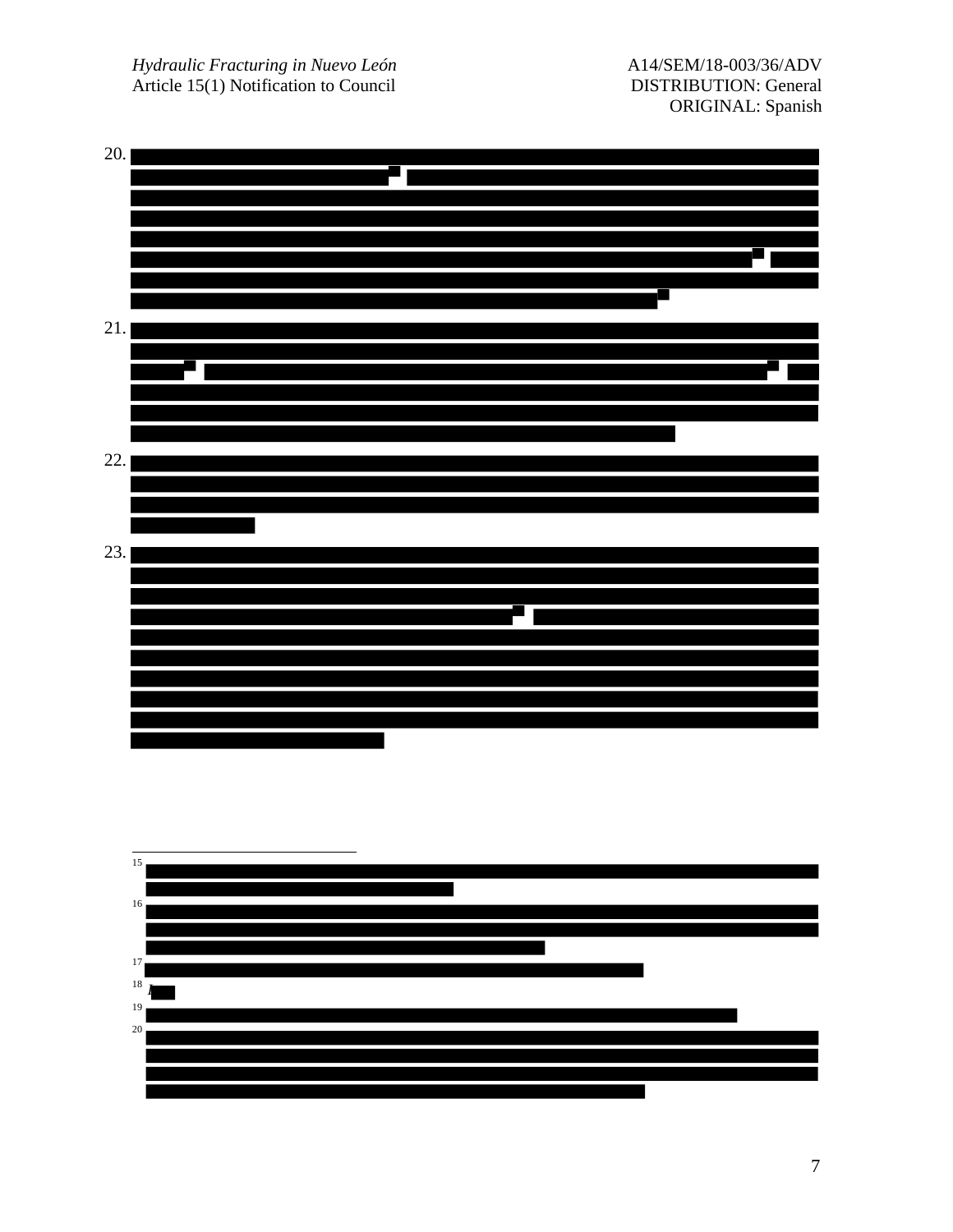*Hydraulic Fracturing in Nuevo León* Article 15(1) Notification to Council

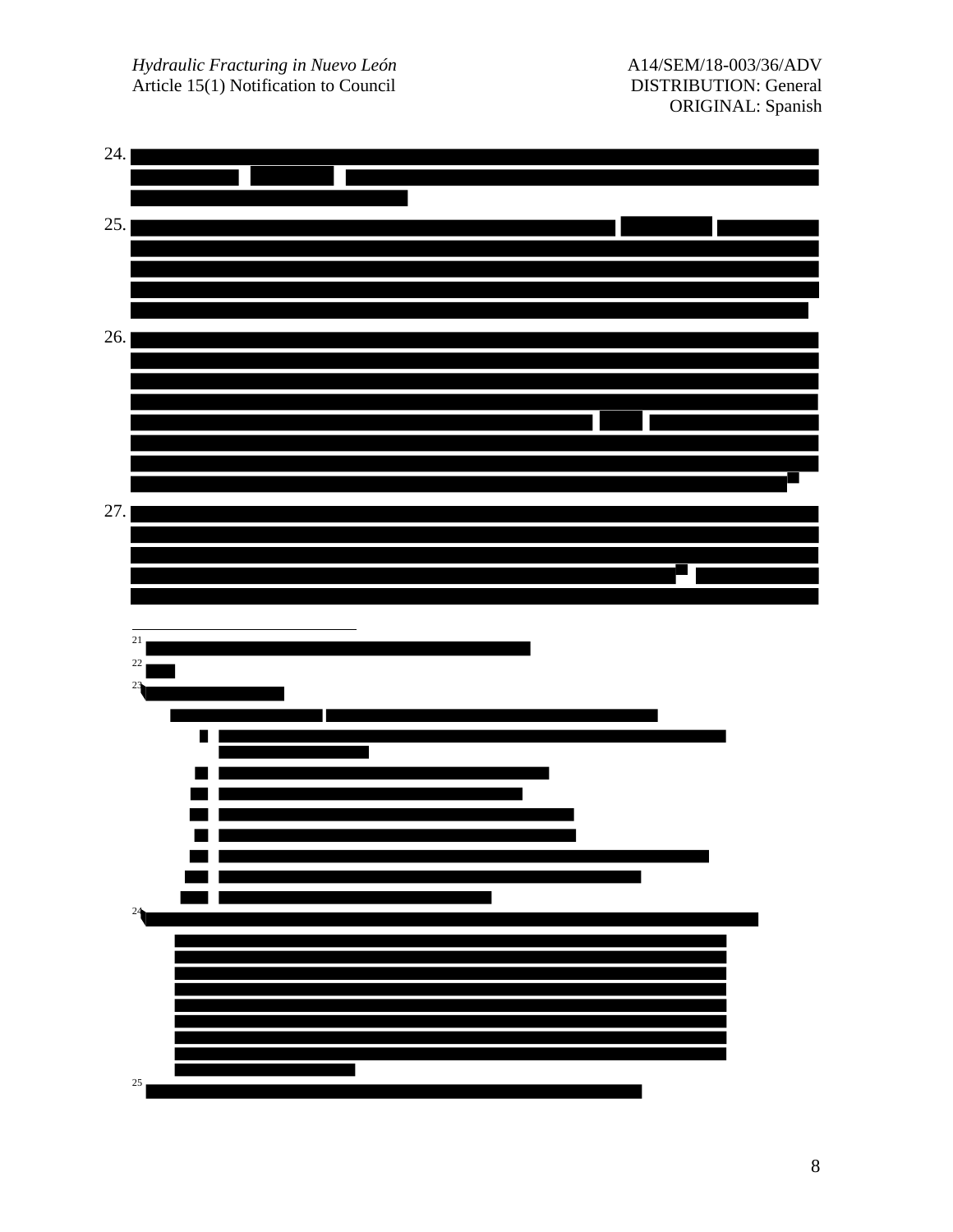## *[End of confidential section]*

- 28. Pursuant to NAAEC Article 45(3)(a), the Secretariat finds that the proceeding of which the Party gives notice has not been pursued in a timely fashion, and therefore does not constitute grounds for terminating the submission.
- 29. Consequently, the Secretariat finds that it should continue with its review of LFRA Article 10; LGEEPA Articles 15 paragraphs II and IV, 28 paragraphs I and XIII, 88 paragraph III, 122, and 170; Article 91 of the LGPGIR Regulation, and Articles 8, 16, and 18 of the National Waters Contamination Prevention Guidelines.

## **B) The assertions of submission SEM-18-003**

30. The Secretariat proceeded to consider whether the preparation of a factual record is warranted in the light of Mexico's response.

### **i) Environmental impact assessment**

31. The Submitters contend that they have searched for the environmental impact statement (EIS) corresponding to the works described in the submission, but have found nothing on the portals and websites where such documents are normally published.<sup>26</sup> They add that even if an EIS was filed, Pemex did not meet the public participation and disclosure requirements for the project,  $27$ nor those concerning the study and mitigation of environmental impacts, since, as they contend, the "water is contaminated" and "the aquifers are not functioning as they did before." $^{28}$ 

#### **Mexico's response**

- 32. In relation to the Submitters' assertion as to whether Pemex complied "with the requirement to prepare an EIS or any other administrative requirement before using the wells to extract gas," Mexico argues that the Environmental Impact and Risk Branch (*Dirección General de Impacto y Riesgo Ambiental*—DGIRA) heard and ruled on the regional modality of the EIS (EIS-R) as well as the risk study (ER) for the Burgos Watershed Project.<sup>29</sup> This project encompasses 6,493 wells, 5,897 discharge lines, 230 gas pipelines, 943 production systems (compression and collection stations), and 154 water injection and transfer systems. Two of these 6,493 wells are in fact the Tangram-1 and Nerita-1 wells to which the submission refers.
- 33. The information in the response indicates that, while the project was initially submitted to environmental impact assessment on 11 August 2000, various omissions on the part of the developer made it necessary for the authority to conduct a new assessment. In this regard, Mexico notes that the Burgos Watershed Project was submitted by Pemex to the DGIRA for

l

<sup>&</sup>lt;sup>26</sup> Revised Submission at 7.

<sup>27</sup> *Ibid.* 

<sup>28</sup> *Ibid.*

 $29$  Response at 11.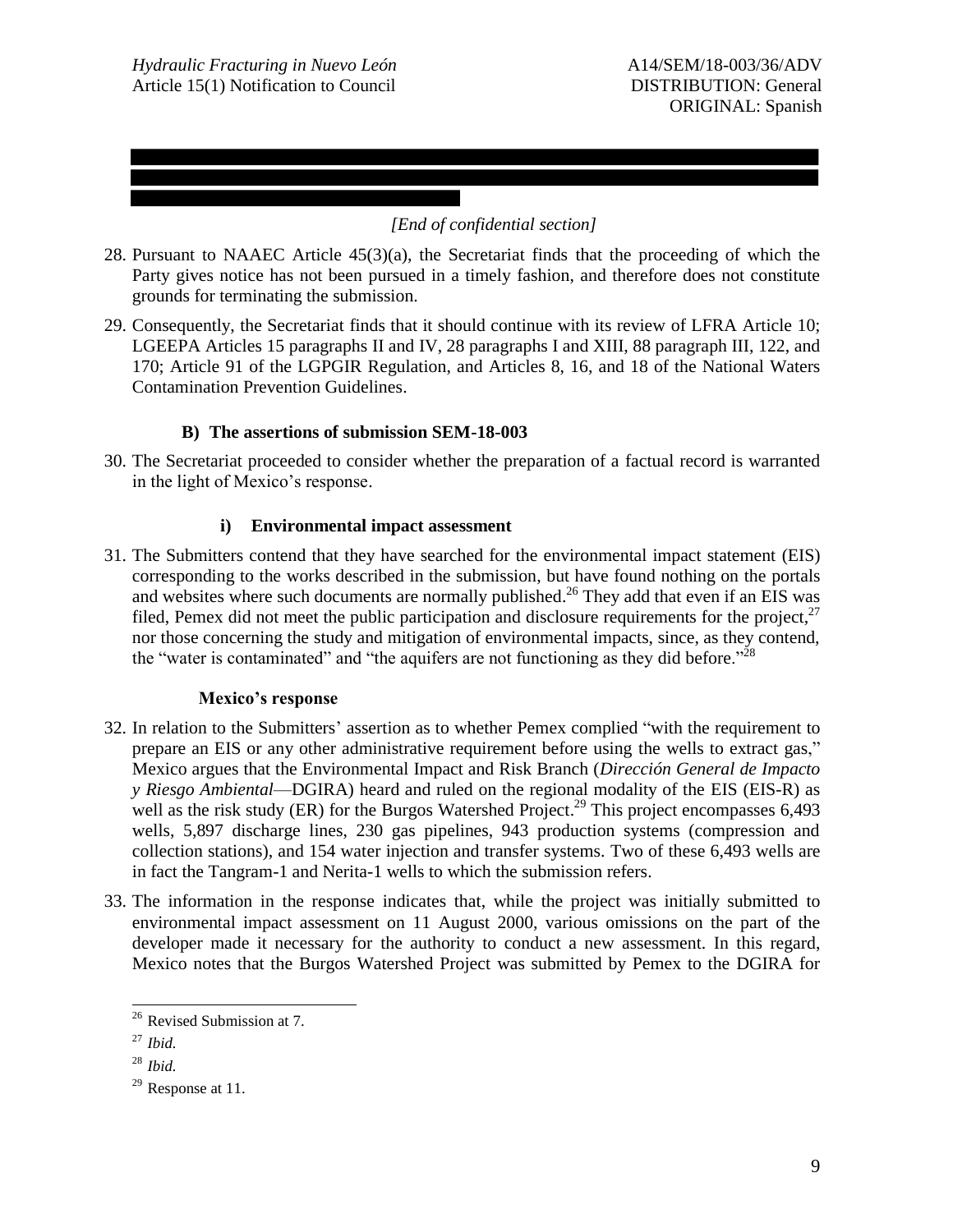assessment on 10 March 2004 and was assigned file number 2BTM200AX0006 by this authority. 30

- 34. Mexico further states that on 11 March 2004, Semarnat published in the *Gaceta Ecológica* (Environmental Gazette) and on its website<sup>31</sup> (where the corresponding EIA can be found by entering the project number) that the Burgos Watershed Project had entered the EIA phase of approval.<sup>32</sup> Apart from this, there is no further information on the availability of the EIS for public consultation.
- 35. The DGIRA asked various bodies to assign technical representatives to participate in the EIA process for the project; in addition, it requested opinions from the environmental authorities of the three states where the project is situated (Coahuila, Tamaulipas, and Nuevo León).<sup>33</sup>
- 36. On 28 September 2004, having concluded its analysis, the DGIRA found that the Burgos Watershed Project was environmentally viable, and therefore gave conditional approval to the EIS in the form of the corresponding AIA.<sup>34</sup>
- 37. Mexico states that the EIS and the AIA for the Burgos Watershed Project constitute public information available on the Semarnat website.<sup>35</sup> It further states that "it is also currently possible for anyone to request any public information they may need from the National Institue of Transparency and Access to Information and Personal Data Protection (*Instituto Nacional de Transparencia, Acceso a la Información y Protección de Datos Personales*—INAI), which the Submitters did not do in this case."<sup>36</sup>
- 38. Regarding the alleged enforcement failure relating to public participation in the EIA process, Mexico asserts in its response that no request for public consultation was ever made. Its view is therefore that "the Submitters fail to indicate at what time and in what manner this right [to participate] was violated."<sup>37</sup>
- 39. Mexico notes that ASEA confirmed the physical existence of the files relating to the AIA for the Burgos Watershed Project.<sup>38</sup> It adds that the Tangram-1 well is located in the municipality of China, Nuevo León, 19 km from the community of Hacienda El Carrizo, while the Nerita-1 well is located in the municipality of Los Ramones, Nuevo León, 6 km from Hacienda El Carrizo.<sup>39</sup>
- 40. The total number of works assessed and approved in the AIA is 13,657 over a period of 22 years (2004–2022), divided into 5,897 discharge lines, 230 gas pipelines, 943 production

l <sup>30</sup> *Ibid*. at 9.

<sup>&</sup>lt;sup>31</sup> Response at 9.

 $32$  Semarnat, online at  $\langle h_{\text{t}}(x) \rangle = \frac{32}{2443}$  Semarnat.gob.mx:8443/consultatramite/inicio.php>.

<sup>33</sup> *Ibid*.

<sup>&</sup>lt;sup>34</sup> DGIRA, file no. SGPA/DGIRA.DEI.2440.04, containing the environmental impact and risk approval for the Burgos Watershed Project (28 September 2004), online at[<http://b.link/ak6dx>](http://b.link/ak6dx) (viewed 19 August 2020).

<sup>&</sup>lt;sup>35</sup> EIS for the Burgos Watershed Project, online at  $\langle \frac{\text{http://b.link/8a4tx>}}{\text{http://b.link/8a4tx>}}$  (viewed 19 August 2020).

<sup>&</sup>lt;sup>36</sup> Response at 12.

<sup>37</sup> *Ibid*. at 13.

<sup>38</sup> ASEA, Legal Affairs Unit, file no. ASEA/UAJ/0068/2019 (10 June 2019).

<sup>&</sup>lt;sup>39</sup> Response at 11.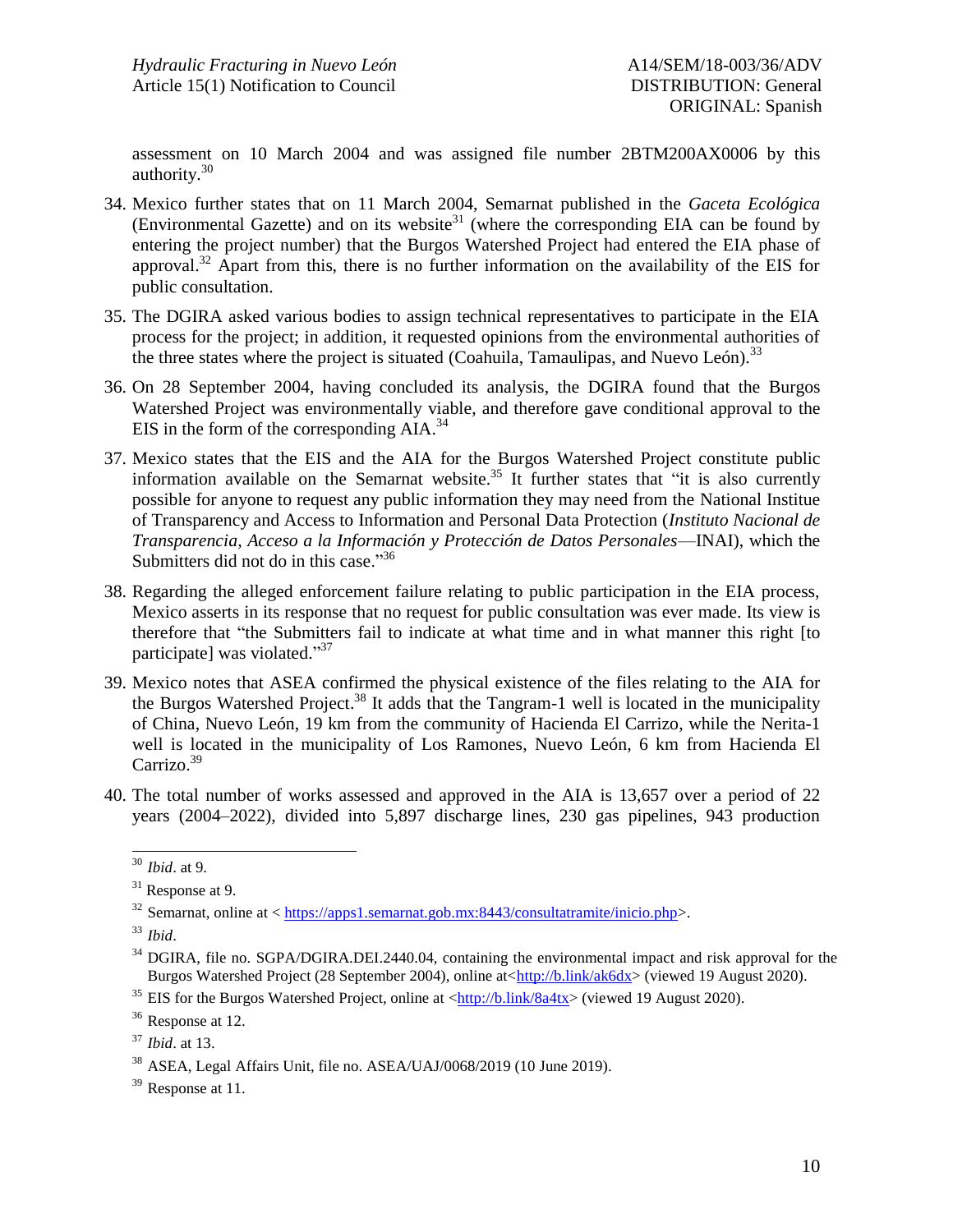systems (compression and collection stations), and 154 water injection and transfer systems. The area encompassed by the project consists of 12,541 hectares used for 2D seismic prospecting and 24,439 hectares used for 3D seismic prospecting. ASEA affirms that there has been no modification of the AIA in relation to the Tangram-1 and Nerita-1 wells, even though their environmental viability was assessed two decades ago. <sup>40</sup> There is no information on the modification of the environmental conditions or on the manner in which the works would affect the environment over the 22-year period encompassed by the project, particularly in the area where the Submitters live.

- 41. Mexico argues that based on "a perusal and analysis of the AIA," as well as "the contents of the ASEA document," the competent authority—that is, the DGIRA—"effectively complied with its obligation to conduct the relevant EIA as prescribed by Article 28 paragraph I."<sup>41</sup>
- 42. As to the Submitters' assertions concerning the failure to study and mitigate possible environmental impacts arising from the development of the Tangram-1 and Nerita-1 wells, Mexico states that according to the records of the National Hydrocarbons Commission (*Comisión Nacional de Hidrocarburos*—CNH), the Tangram-1 and Nerita-1 wells "have no discharge lines or aboveground infrastructure that would give evidence of their being used for hydrocarbon extraction." It argues that Pemex stated that these wells "are not covered by any deed of transfer or contract and have not been active since their operations ceased in 2013." The Party states that "there is no cause for which corresponding mitigation measures would have been applied," nor "the existence of environmental harm that would require a remedy in the case at hand."<sup>42</sup>

### **The assertion concerning the production of an environmental impact statement warrants the preparation of a factual record**

43. The version of LGEEPA Article 28 in force in 2004 read as follows:

The execution of public or private works or activities that may cause ecological disequilibrium, or exceed the limits and conditions set out in the regulations and environmental protection technical standards enacted by the Federation for the protection of the environment, requires the prior authorization of the federal government, acting by the Ministry, the federative entities, or the municipalities, according to the jurisdictions established by this Act, as well as compliance with any requirements imposed upon them once their potential environmental impact has been assessed, without prejudice to any other authorizations within the purview of the competent authorities.

For the assessment of environmental impact caused by the execution of works or activities whose object is the exploitation of natural resources, the Ministry shall require the interested parties to include, in the corresponding environmental impact statement, a description of the possible effects of said works or activities on the ecosystem in question, considering the sum total of

l <sup>40</sup> *Ibid*.

<sup>41</sup> *Ibid.* at 23.

<sup>42</sup> *Ibid.* at 14.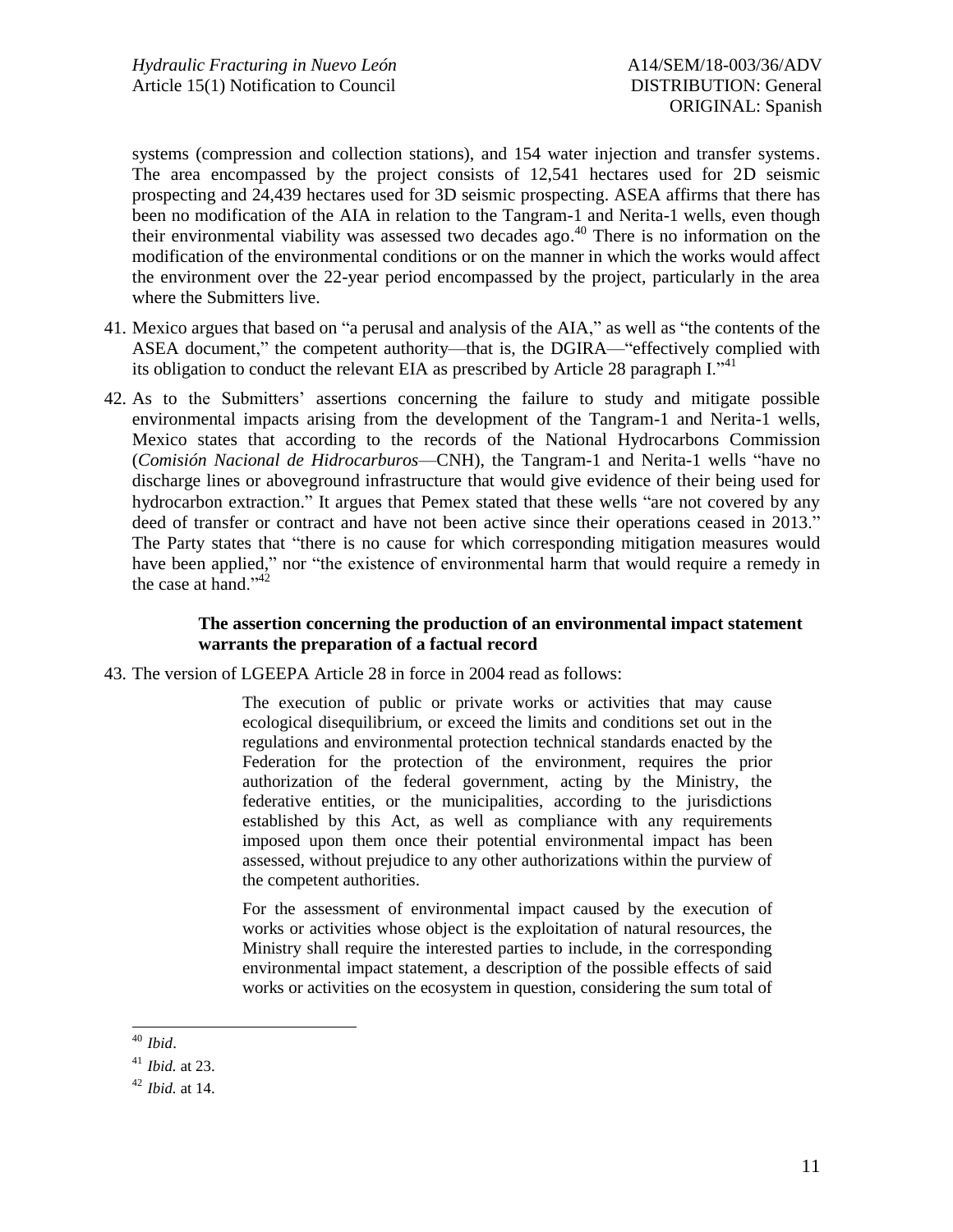the elements of which it is composed and not merely the resources to be exploited.

- 44. LGEEPA Article 28 also contains a list of works and activities requiring prior approval, which is obtained by filing an EIS for planned works or activities. In addition to detailing the possible effects of such works or activities, the EIS must contain a description of the sum total of the elements making up the ecosystem, as well as the preventive, mitigation, and other measures necessary to prevent and/or minimize the negative effects on the environment.<sup>43</sup> Where activities submitted for environmental impact assessment are considered high-risk, the EIS must include the applicable risk study.<sup>44</sup>
- 45. It is worth mentioning in this regard that EIA is the "procedure whereby conditions are [placed on] the execution of works or activities that may cause ecological disequilibrium or exceed the limits and conditions set out in the applicable provisions for the protection of the environment and the preservation and restoration of ecosystems, with a view to preventing or minimizing their negative effects on the environment."<sup>45</sup>
- 46. EIA sets in motion a multi-stage procedure whose purpose is to produce a report, possessing certain formal aspects, on the environmental viability and the environmental and ecosystemic effects of a work or activity. By its nature, EIA is an administrative proceeding that precedes and leads to an administrative act known as environmental impact approval  $(AIA)$ .<sup>46</sup>
- 47. The works cited by the Submitters are part of the Burgos Watershed Project and were subjected to EIA, leading to a conditional AIA. $^{47}$  It is for this reason that Mexico's response confirms, in principle, the existence of an EIS. However, it proved impossible for the Submitters to gain timely knowledge of the environmental impact of the Tangram-1 and Nerita-1 wells built in their locality.
- 48. As mentioned above, the essential components of the Burgos Watershed Project consist of 6,493 wells, 5,897 discharge lines, 230 gas pipelines, 943 production systems (compression and collection stations), and 154 water injection and transfer systems to be developed over a period of 22 years in three Mexican states. The Secretariat finds that it was impossible for the Submitters to obtain information on the existence of the EIS for the wells in question, since these formed a part of a large-scale project for which no information containing details of location, scope, and consequences for the environment and the neighboring communities was published. Nor did the Submitters have an opportunity to participate in a public consultation process on the project, since they did not have access to the corresponding studies and were not informed of their existence. The lack of access to information on infrastructure in their locality

l

<sup>&</sup>lt;sup>43</sup> LGEEPA Article 30, first paragraph.

<sup>44</sup> *Ibid*.*,* second paragraph.

<sup>45</sup> Narciso Sánchez Gómez, *Derecho Ambiental* (Mexico City: Editorial Porrúa, 2013), at 275.

<sup>&</sup>lt;sup>46</sup> An "environmental administrative proceeding" is defined in the doctrine as a series of duly concatenated or linked legal proceedings pursued, within the scope of their powers, by the administrative authorities of the federal government, the Federal District, the states, and/or the municipalities for the production and application of a binding administrative act relating to ecological equilibrium and environmental protection. It is a proceeding in which concessions, licenses, permits, and approvals, among other things, may be issued. See Sánchez Gómez, *op. cit.*, at 276–7.

<sup>47</sup> Response at 8–9.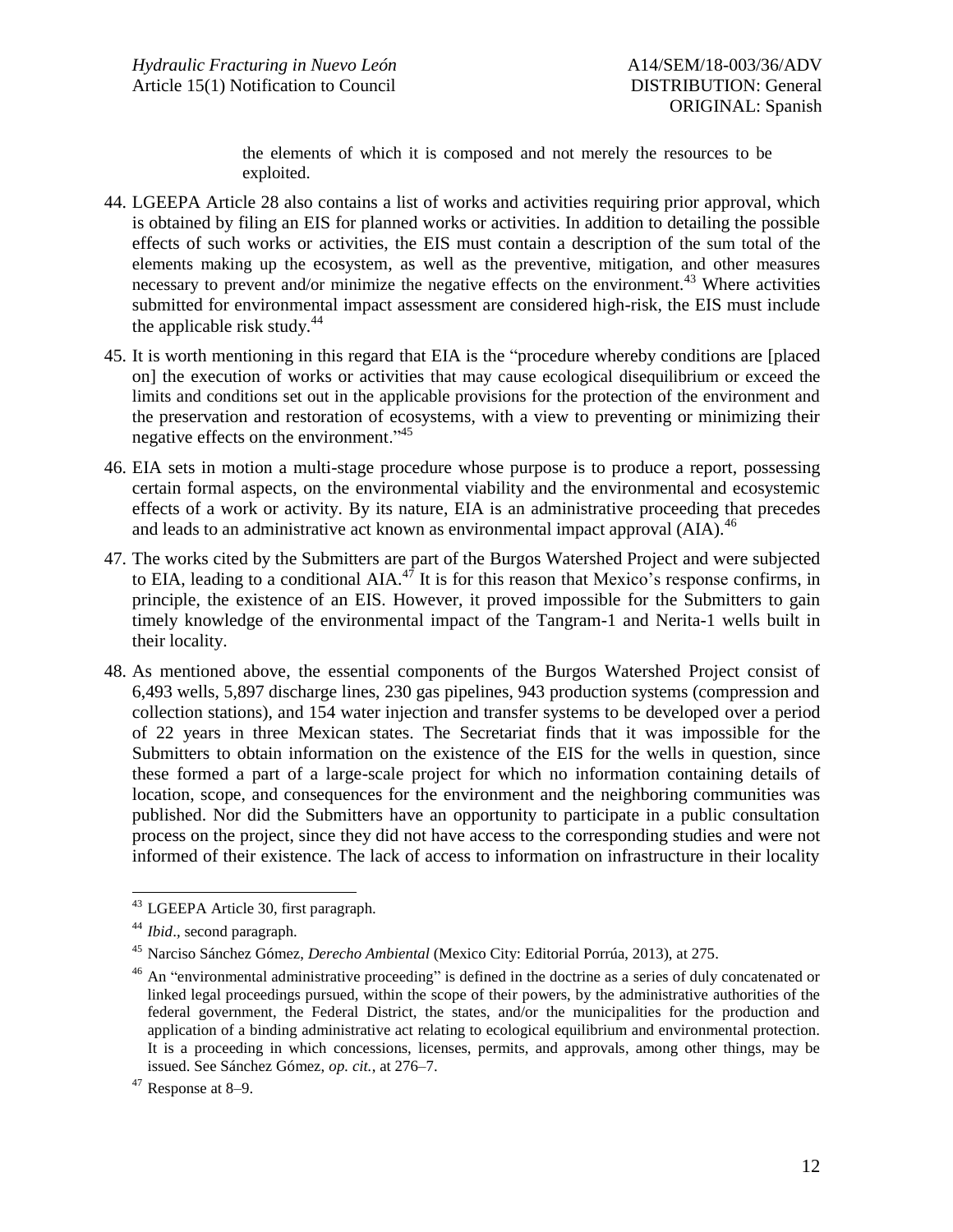is a relevant factor to be considered in determining whether to recommend the preparation of a factual record.

- 49. Mexico mentions the publication of the Burgos Watershed Project in the *Gaceta Ecológica*; 48 however, a perusal of the AIA yields no reference whatsoever to the publication of the excerpt in a large-circulation newspaper as prescribed by the  $LGEEPA<sup>49</sup>$ . The response does not address the reasons why no discussion of the project, including a description of the infrastructure that allegedly caused harm to the environment and the community of Los Ramones, was ever published in a large-circulation newspaper. Nor does the AIA explain whether there were any exceptional grounds for not making public the information on the wells in question in the localities where the project would have negative environmental effects.<sup>50</sup>
- 50. The Secretariat observes that the note published in the *Gaceta Ecológica* that gave notice of the Burgos Watershed Project did not identify the municipalities in which the works mentioned by the Submitters would be located, nor state where the corresponding file could be perused. Moreover, even though the applicable environmental provisions provide for the publication of an excerpt of the project in a large-circulation newspaper in the federative entity (state) where the project is to be carried out, the Party's response contains no allusion to this aspect.
- 51. The Secretariat finds that while an EIS was filed in conformity to LGEEPA Article 28 for the Burgos Watershed Project, the affected community was not given an opportunity to learn about the proposed project, nor the anticipated environmental impacts of the Tangram-1 and Nerita-1 wells, by means of an effective, transparent, legally compliant consultation process.
- 52. Therefore, the Secretariat finds that the preparation of a factual record is warranted in regard to the effective enforcement of LGEEPA Article 28, since the review of the submission in the light of the response shows that central issues remain unresolved in regard to the requirements that should have been met during the EIA process with respect to the Tangram-1 and Nerita-1 wells.
- 53. A factual record would help citizens understand the manner in which the authority conducted the EIA procedure for the works identified by the Submitters, as well as the enforcement of compliance with the conditions of the AIA issued for the Tangram-I and Nerita-I wells.

# **ii) Responsibility for environmental harms and establishment of safety measures**

54. In relation to LFRA Article 10 and LGEEPA Article 15 paragraphs II and IV, the Submitters assert that "the impacts in the area are clear and evidence the considerable environmental harm occurred since 2013, yet so far no one has taken responsibility, despite the existence of that obligation in law."<sup>51</sup>

l <sup>48</sup> *Ibid*. at 9.

<sup>49</sup> LGEEPA Article 34, first paragraph and subparagraph I.

<sup>50</sup> Semarnat, environmental impact approval, file no. SGPA/DGIRA.DEI.2440.04 (28 September 2004).

<sup>51</sup> Revised Submission at 9.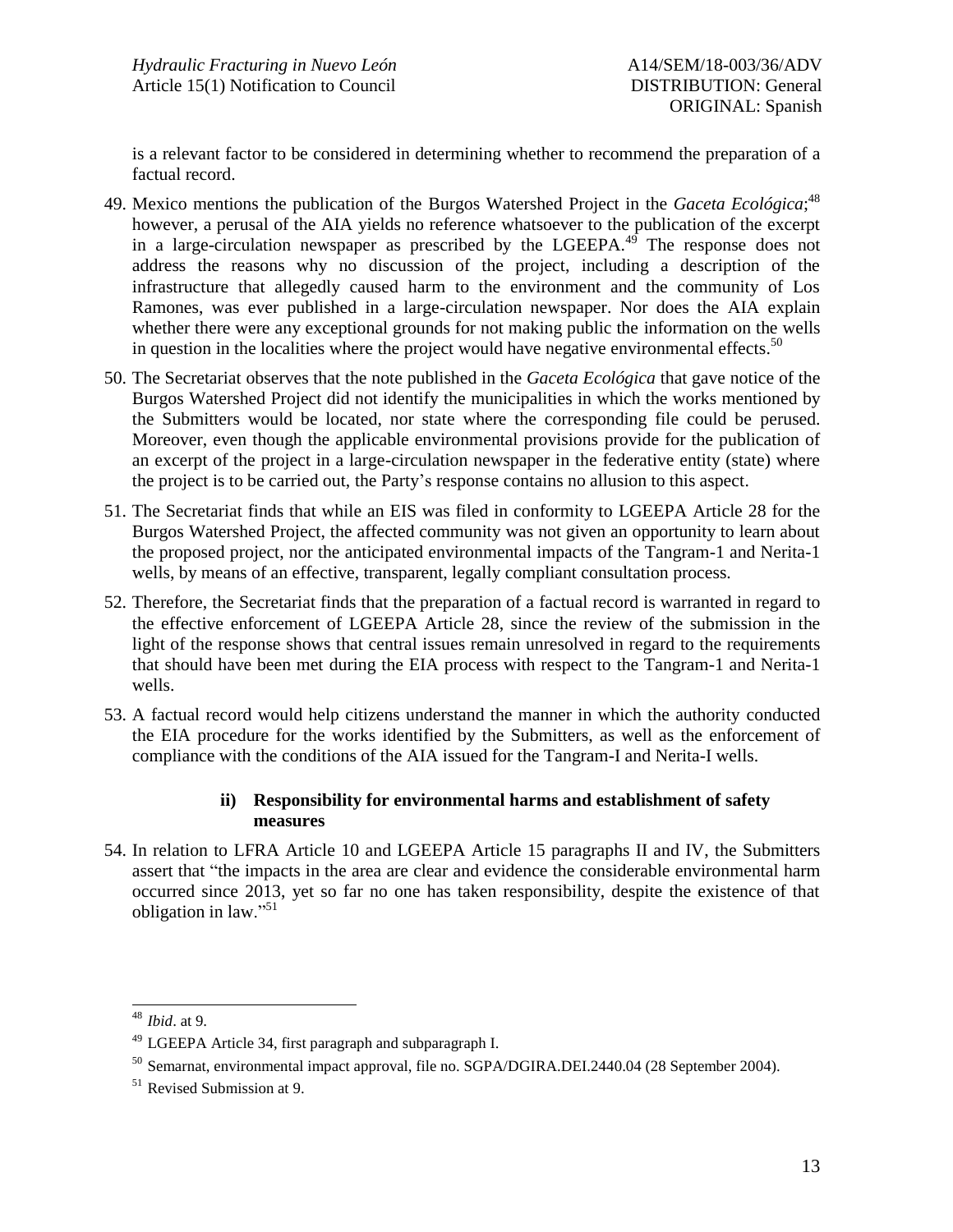55. Concerning LGEEPA Article 170, the Submitters assert that "the Mexican government failed to take safety measures to protect our houses and aquifers, the proof being that the harms occurred in conjunction with the hydraulic fracturing in our municipality."<sup>52</sup>

### **Mexico's response**

- 56. In regard to the assertions concerning an alleged failure to effectively enforce LFRA Article 10 and LGEEPA Article 15 paragraphs II and IV with respect to the Tangram-I and Nerita-I wells, Mexico states that "the records of the CNH indicate that these wells lack discharge lines and aboveground infrastructure to indicate that they are operating"; it adds that they "are not covered by any deed of transfer or contract, and have not been functioning since operations ceased in 2013." It further contends that "there are no grounds for the corresponding mitigation measures to have been applied," since there has been no proof "of the existence of environmental harm requiring a remedy in the case at hand."<sup>53</sup>
- 57. Regarding the assertion concerning an alleged failure to enforce LGEEPA Article 170, Mexico states that ASEA has powers relating to the application of the safety measures contemplated in Article 5 paragraph XI of the National Agency for Industrial Security and Environmental Protection in the Hydrocarbon Sector Act (*Ley de la Agencia Nacional de Seguridad Industrial y de Protección al Medio Ambiente del Sector de Hidrocarburos*). 54
- 58. In this regard, the Industrial Supervision, Inspection, and Surveillance Unit (*Unidad de Supervisión, Inspección y Vigilancia Industrial*) of ASEA states that a search in its records found no report of environmental incidents or accidents related to the Tangram-1 or Nerita-1 wells, nor to any other well in the municipalities of Los Ramones or China, Nuevo León.<sup>55</sup>
- 59. In relation to the Tangram-1 and Nerita-1 wells, there has been no report of operating safety incidents or accidents giving rise to supervision, inspection, or surveillance measures on the part of ASEA. Likewise, the files transferred by Profepa and Sener indicate that there have been no proceedings initiated in response to alleged environmental or operating safety impacts. 56
- 60. Mexico reiterates that due to the absence of records of incident or accident reports linked to the Tangram-1 and Nerita-1 wells, as well as the nonexistence of operating safety-related incident or accident reports, ASEA has taken no supervision, inspection, or surveillance measures for these facilities, nor has there been any administrative proceeding that gave rise to the application of safety measures.<sup>57</sup>
- 61. In addition, Mexico's view is that since the mechanisms concerning lawsuits for redress of harm prescribed by LFRA Article 27 have not been exhausted, LFRA Article 10 should not be included in the Secretariat's review. 58

l

<sup>58</sup> *Ibid.* at 14.

<sup>52</sup> *Ibid.* at 10.

<sup>53</sup> Response at 14.

<sup>54</sup> *Ibid.* at 16.

<sup>55</sup> *Ibid.*

<sup>56</sup> *Ibid.*

<sup>57</sup> *Ibid*.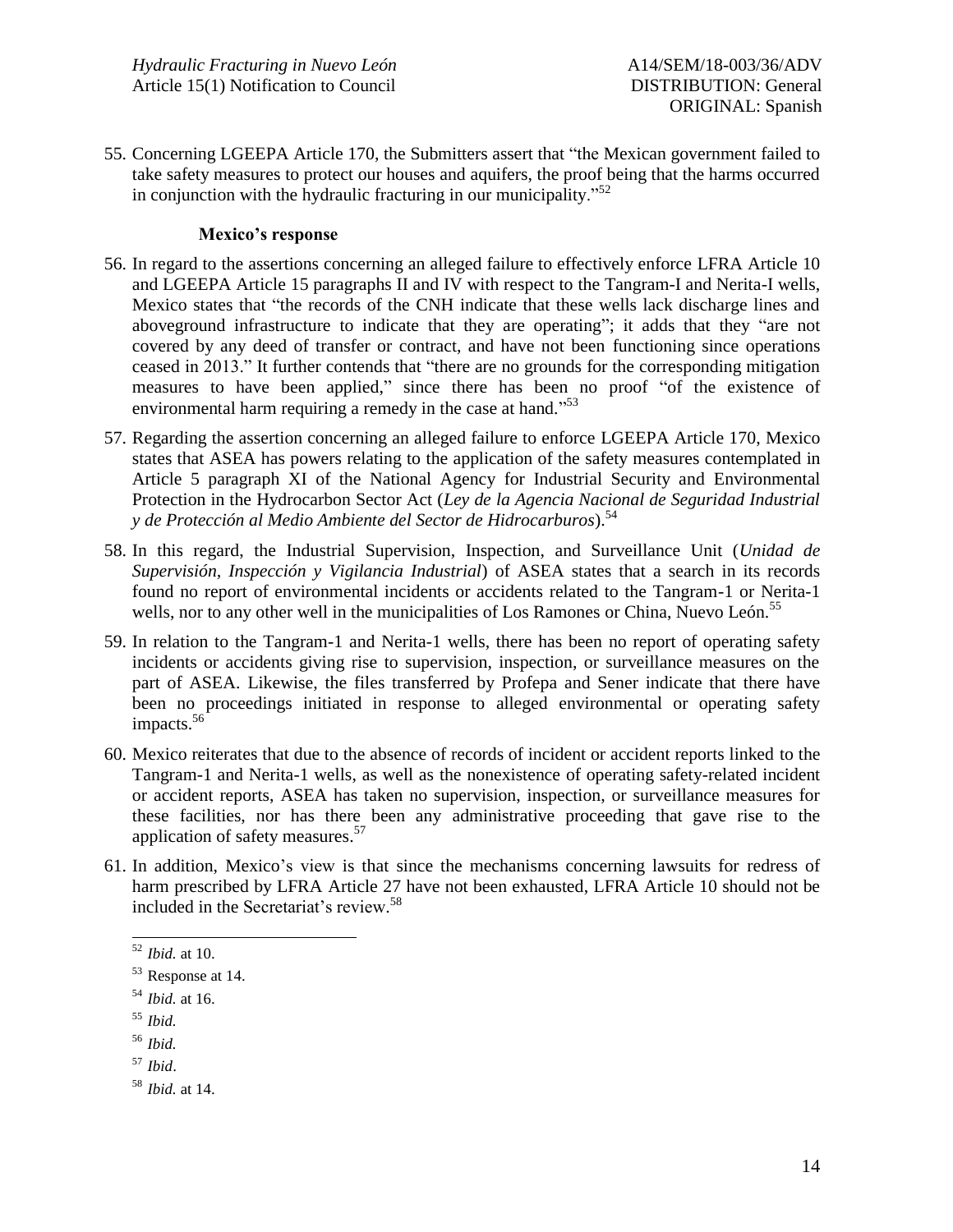62. Finally, Mexico asserts that the Submitters' assertions are unfounded, since ASEA has no records of administrative proceedings brought against Pemex. Therefore, "there is no evidence to suggest that the Mexican authorities failed to enforce the obligation to apply safety measures" due to any environmental risk or harm occurred during the exploration process in the Tangram-1 and Nerita-1 wells.<sup>59</sup>

## **The assertion concerning responsibility for environmental harms and the establishment of safety measures warrants the preparation of a factual record**

- 63. In regard to the effective enforcement of LFRA Article 10 (which is applied with reference to the criteria set out in LGEEPA Article 15 paragraphs II and IV), the Secretariat observes that this instrument establishes a specific legal proceeding relating to environmental liability, which constitutes an alternative means of gaining access to environmental justice. <sup>60</sup> The Secretariat thus takes note of the procedure by which the mechanism prescribed by LFRA Article 10 allowing for *environmental liability* lawsuits is triggered. This environmental liability mechanism is available to the Submitters; however, the submission does not contain any information as to whether they have availed themselves of their rights under this act.
- 64. Therefore, the preparation of a factual record is not recommended with respect to the effective enforcement of LFRA Article 10 and LGEEPA Article 15 paragraphs II and IV.
- 65. As regards the assertions concerning the effective enforcement of LGEEPA Article 170, the Secretariat observes that safety measures may be of a preventative or protective nature, or they may be of a curative nature, and may be ordered by means of an express decision with a basis in law and fact, at the time of an inspection or when cognizance is taken of the ecological conditions of a given region, zone, entity, or municipality.<sup>61</sup> In this regard, NAAEC Article 5(1) provides a list of governmental measures for the enforcement of environmental laws and regulations, which includes "issuing administrative orders, including orders of a preventative, curative or emergency nature."<sup>62</sup>
- 66. The response does not clarify whether ASEA exercised the powers to conduct environmental verification, inspection, and supervision with respect to the Tangram-I and Nerita-I wells, within its regulatory framework and scope of jurisdiction.<sup>63</sup> The information in Mexico's response also does not indicate whether ASEA carried out any of these activities, beyond the initial acceptance of a citizen complaint.
- 67. The power of supervision and the possible safety measures deriving from it are not exercised exclusively in response to an incident or event but may also be exercised as a preventive act. This takes on relevance in light of the communication of the matters raised by the Submitters to ASEA through the filing of the complaint. The absence of incident or event reports alleged by

l <sup>59</sup> *Ibid.* at 17.

<sup>&</sup>lt;sup>60</sup> "Procedimiento judicial de responsabilidad ambiental previsto en la ley federal de la materia: su finalidad y características," *Gaceta del Semanario Judicial de la Federación*, tesis aislada, décima época, record 2018250, Tribunales Colegiados de Circuito, book 59, October 2018, vol. III, online at [<http://b.link/gepd5>](http://b.link/gepd5) (viewed 19 August 2020).

<sup>61</sup> Sánchez Gómez, *op. cit*., at 290.

 $62$  NAAEC Article 5(1)(1).

<sup>63</sup> ASEA Act, Articles 3 paragraph XVI and 5 paragraph VIII.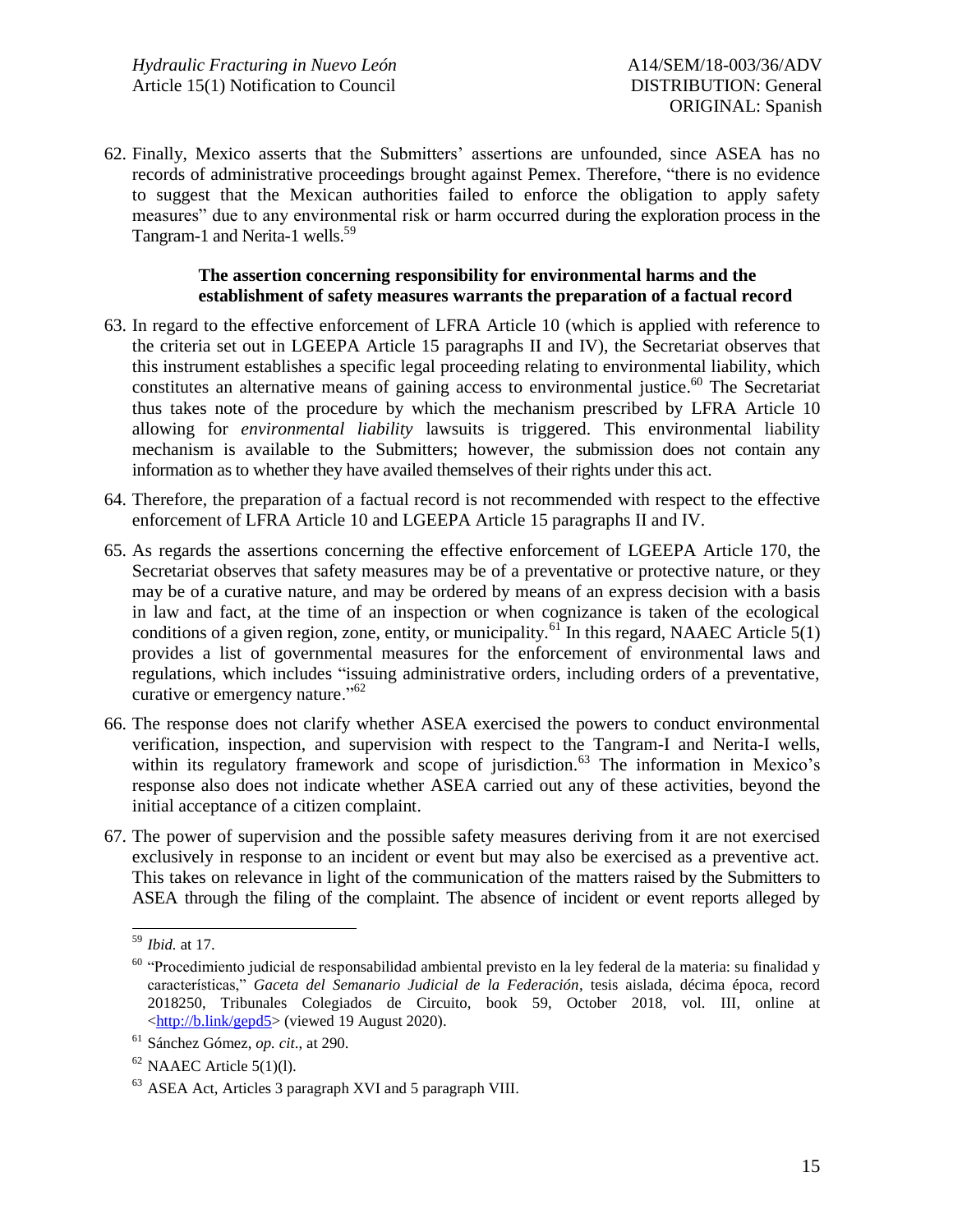ASEA does not necessarily reflect that the two wells are compliant with the legal and regulatory provisions and standards, and the possibility of noncompliance arises in view of the statements made by the Submitters in their complaints.

- 68. The Secretariat has previously recommended the preparation of a factual record where it is evident from the response that the enforcement measures available to the Party's authorities have not been taken. 64
- 69. In accordance with the enforcement principle enunciated in NAAEC Article 37, the Secretariat stresses that its recommendation to Council for the preparation of a factual record should not be interpreted as challenging Mexico's decision not to take prosecutorial measures pursuant to the LGEEPA. The Secretariat finds, in any case, that Mexico's response leaves central issues unresolved as to the reasons why law enforcement tools available under LGEEPA Article 170 were not used with respect to, and in view of, the matters raised by the Submitters in regard to the Tangram-1 and Nerita-1 wells.
- 70. Therefore, the Secretariat recommends the preparation of a factual record in regard to the effective enforcement of LGEEPA Article 170 with respect to the Tangram-1 and Nerita-1 wells.

## **iii) Water quality**

- 71. The Submitters assert that after the construction of the Tangram-1 and Nerita-1 wells, the water supply wells used in their community for daily water consumption began to dry up, preventing them from drawing water for their farming and ranching activities. This forced them to drill deeper wells to obtain water. According to the Submitters, the water they have been able to pump since then has a foul odor. $65$
- 72. The Submitters mention that a water test taken in the community yielded "a high content of salts and other substances," indicating that the water is unpotable.<sup>66</sup> Furthermore, they say that they do not know whether the use of this water could cause harm to human health, farm animals, or vegetation.
- 73. The submission states that millions of liters of water are required for gas extraction by means of hydraulic fracturing, making it obvious that the increased water demand engendered by fracking greatly exceeds the capacity of the local aquifers.<sup>67</sup>

<sup>67</sup> *Ibid*. at 8.

l <sup>64</sup> SEM-17-001 (*Alberta Tailings Ponds II*), Article 15(1) Notification (19 April 2018), §35:

Additionally, Canada's response does not indicate why these inspection results did not lead to the consideration or use of other enforcement tools available to Canada (other than prosecutions), particularly ones focused on gathering additional information. These enforcement options include ministerial orders, under which Canada could have obtained a very wide scope of information from oil sands operators to enable the Minister to determine whether there is or is likely to be a deposit of a deleterious substance. Similarly, Canada's response does not provide any information about whether search warrants were considered, or even inspector warnings or directions. The response also does not provide any information about whether Canada considered ways it could refocus its enforcement strategy away from inspections to obtain additional, new, or different information.

<sup>65</sup> Revised Submission at 5.

<sup>66</sup> *Ibid.*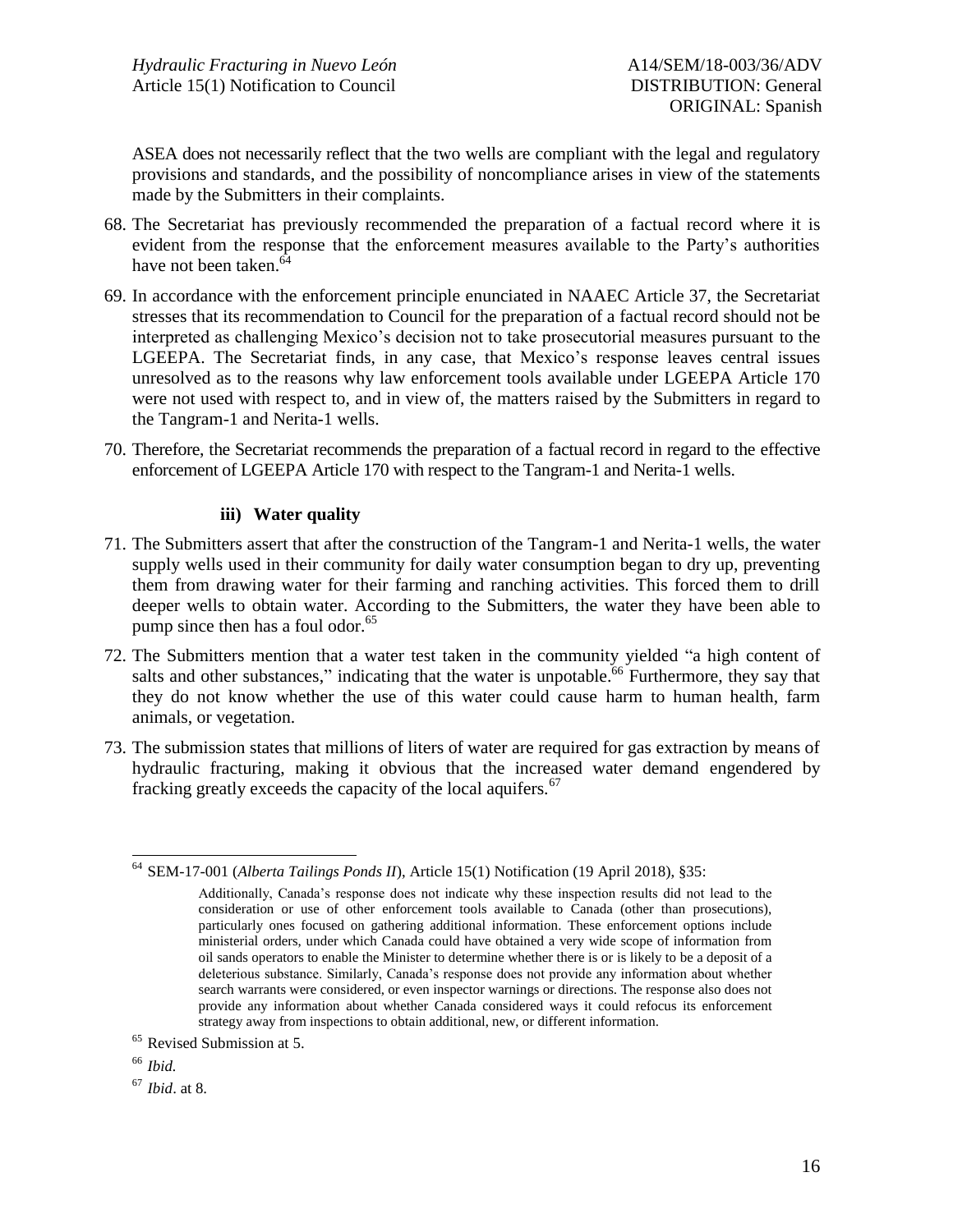74. The Submitters emphasize that water scarcity in their community began in 2014, months after the drilling of the wells, and they attribute this to the carrying capacity of the local aquifers "having been harmed, a harm that the government failed to prevent."<sup>68</sup>

### **Mexico's response**

- 75. Mexico specifies in its response that it requested the assistance of Conagua, the national body in charge of regulating and administering water resources under federal jurisdiction, to obtain information about concessions issued to Pemex for the use, enjoyment, and exploitation of national waters for the operation of the wells in question.<sup>69</sup> It adds that Conagua reported that concessions for the use, exploitation, or enjoyment of national waters are only granted for the hydrocarbon extraction phase.
- 76. In this regard, from the information provided by ASEA, the documents published by the CNH, and the response of Pemex to the notice of violations identified during an inspection (*acuerdo de emplazamiento*) in connection with the citizen complaint, <sup>70</sup> it is evident that the Tangram-1 and Nerita-1 wells are not in operation and lack any aboveground infrastructure to suggest that they are. Mexico concludes that since the wells are not currently in the hydrocarbon extraction phase, the Conagua concession for the use, enjoyment and exploitation of national waters was not required. $71$
- 77. In regard to the effective enforcement of LGEEPA Article 122, Mexico states that the Public Registry of Water Rights Office (*Gerencia del Registro Público de Derechos de Agua*) of the Water Administration Division (*Subdirección General de Administración del Agua*) of Conagua reported that "a search in the database of the Public Registry of Water Rights found no wastewater discharge permits issued for the municipalities of Los Ramones or China in the state of Nuevo León, in connection with alleged hydraulic fracturing in the 'Tangram I' and 'Nerita I' wells."<sup>72</sup>
- 78. In addition, Mexico emphasizes that ASEA reported that both the EIS and the AIA for the Burgos Watershed Project "established the need for equipment to collect and channel the resulting wastewater," as well as the safety measures necessary to prevent dispersal of the water, with no plan for wastewater to be discharged into geological formations through wastewater wells.<sup>73</sup>
- 79. As regards the AIA issued by the DGIRA for the project, the authority placed restrictions on the dumping of produced water into natural watercourses, beds, or national property where

l <sup>68</sup> *Ibid.*

<sup>69</sup> Response at 18.

<sup>70</sup> See administrative file no. DP-ASEA/UAJ/DGCT/139-18, opened by ASEA.

 $71$  Response at 19.

<sup>72</sup> See Conagua, Public Registry of Water Rights Unit (*Gerencia del Registro Público de Derechos de Agua*), Water Administration Division (*Subdirección General de Administración del Agua*)*,* memorandum no. BOO.2.02.-2362 (2 December 2019).

<sup>73</sup> Response at 20.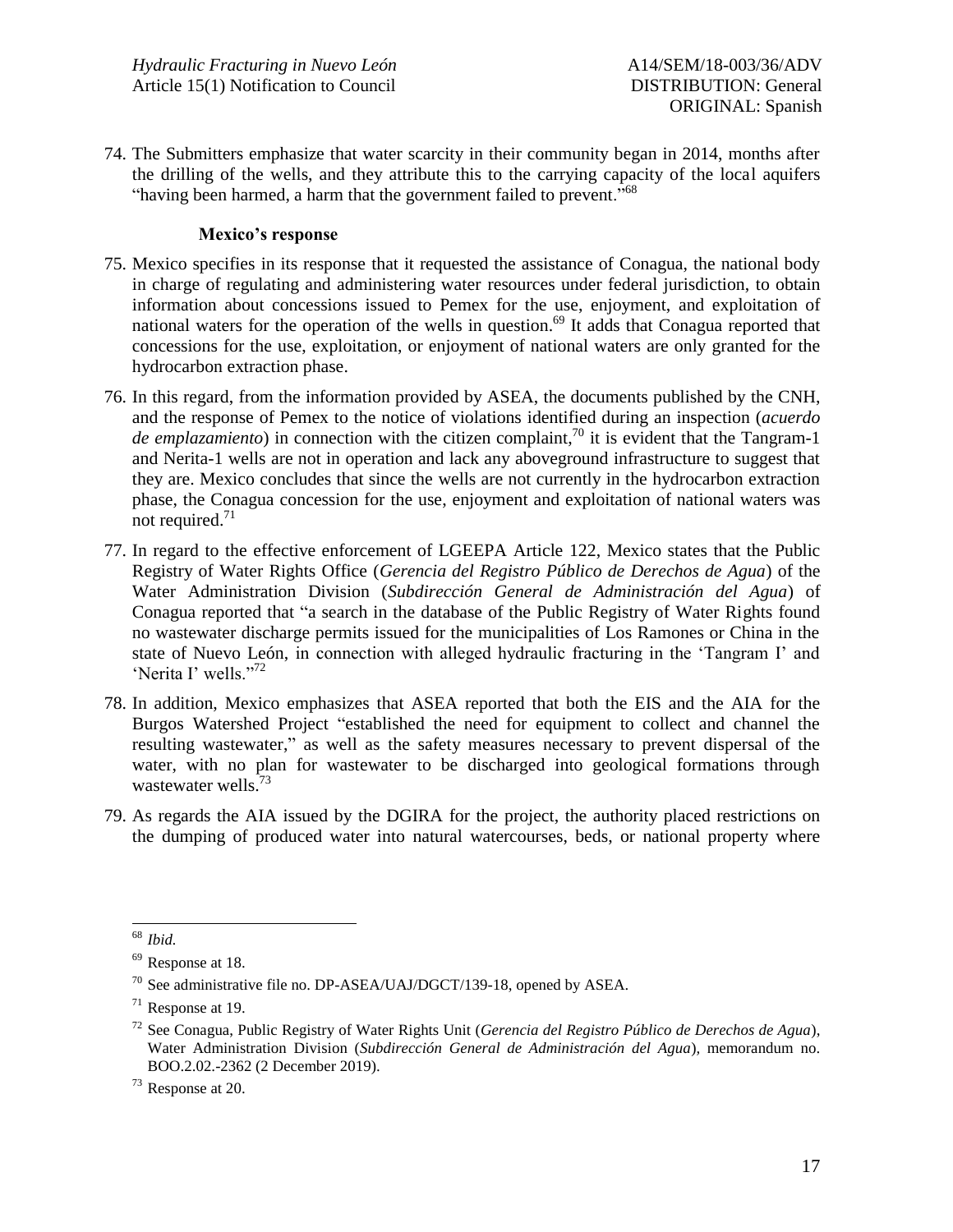wastewater is discharged, or onto land where it could seep into and contaminate soil or aquifers.<sup>74</sup>

- 80. In particular, ASEA states that the CNH has no record of the existence of wastewater wells in the municipality of Los Ramones, Nuevo León; thus, there is no indication that produced water from the Tangram-1 and Nerita-1 wells was ever discharged in that municipality.
- 81. For the foregoing reasons, Mexico concludes that the authorities have not failed to effectively enforce LGEEPA Article 122, "since the treatment of wastewater and produced water was subject to collection and transportation for final disposal."<sup>75</sup>
- 82. Concerning the failure to effectively enforce Article 91 paragraph II of the LGPGIR Regulation in relation to final disposal of hazardous waste in geologically stable formations, Mexico states that pursuant to Mexican Official Standard NOM-143-SEMARNAT-2003, *Establishing the environmental specifications for the management of produced water associated with hydrocarbons,* water arising during the hydrocarbon extraction process is not classified as hazardous waste but as produced water*.* 76
- 83. In addition, the Party states that a condition of approval was that hazardous waste was to be stored in authorized confinement centers and that the dumping of such waste onto the soil, into bodies of water, or onto vegetation was prohibited, with reiteration of the requirement that the project possess wastewater collection and transportation equipment.<sup>77</sup>
- 84. Regarding the alleged failure to effectively enforce Articles 8, 16, and 18 of the National Waters Contamination Prevention Guidelines, applicable to the prevention of contamination of the subsoil and aquifers, Mexico states that these provisions are not relevant in the case of the exploration that took place in the Tangram-1 and Nerita-1 wells, nor in relation to the extraction phase in these wells, because these guidelines were published on 30 August 2017, four years after the conclusion of the exploration phase in the Tangram-1 and Nerita-1 wells.<sup>78</sup>

## **The assertion concerning the application of sustainable water use criteria warrants the preparation of a factual record**

- 85. In regard to Article 91 paragraph II of the LGPGIR Regulation, the Secretariat takes note of Mexico's response to the effect that produced water is not considered hazardous waste, so that the provision in question is inapplicable. The Secretariat does not recommend the preparation of a factual record in regard to the alleged failure to enforce Article 91 paragraph II of the LGPGIR Regulation.
- 86. Regarding the alleged failure to enforce Articles 8, 16, and 18 of the National Waters Contamination Prevention Guidelines, applicable to the prevention of contamination of subsoil and aquifers, the Secretariat does not recommend the preparation of a factual record because, as Mexico argues, they cannot be given retroactive effect.

l <sup>74</sup> *Ibid.*

<sup>75</sup> *Ibid*.

<sup>76</sup> *Ibid*. at 21.

<sup>77</sup> *Ibid.*

<sup>78</sup> *Ibid.* at 22.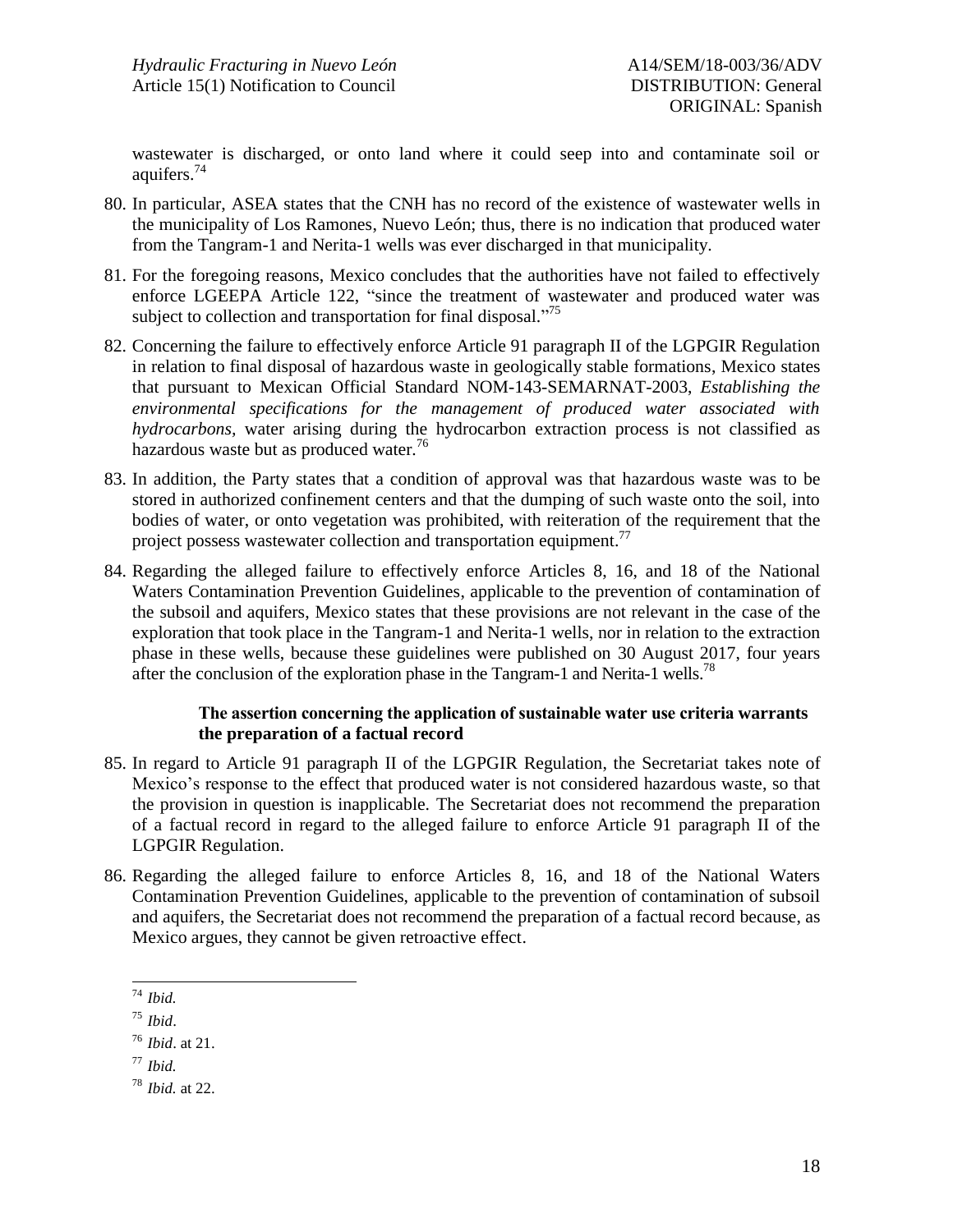- 87. As regards LGEEPA Article 122, the Party acknowledges that the two wells in question are located on the territory of the two municipalities mentioned and that in neither case have wastewater discharge permits been issued, since the Tangram-1 and Nerita-1 wells are not currently in operation. Therefore, the Secretariat does not recommend the preparation of a factual record in regard to the assertion concerning water discharges from the wells in question.
- 88. Concerning the assertions surrounding the effective enforcement of LGEEPA Article 88 paragraph III, on sustainable water use, the Secretariat finds that the preparation of a factual record is warranted for the reasons set out below.
- 89. Pursuant to LGEEPA Article 88 paragraph III, the Secretariat finds that Pemex does not in fact hold a concession to exploit national property because the Tangram-1 and Nerita-1 wells are not in the hydrocarbon extraction phase. However, Mexico presents no information about the activities carried out prior to the extractive phase, in which water was used, as indicated in the Burgos Watershed Project EIS.<sup>79</sup> The environmental impact statement in question states that the wells would require three types of water—treated, raw, and potable—during the construction, operation, and maintenance phases. However, the EIS does not mention the maximum quantities used during these phases, nor the source from which the water would be obtained to meet the requirements of the Tangram-1 and Nerita-1 wells.<sup>80</sup>
- 90. Although Mexico's response states that the Tangram-1 and Nerita-1 wells are not operating, the information attached to the submission includes an image of the Tangram-1 well with a production tree, normally installed during well drilling and production and corresponding, according to the Burgos Watershed Project EIS, to the operation and maintenance phase.<sup>81</sup> The response does not discuss the components of the Tangram-1 and Nerita-1 wells in a manner that would make it possible to corroborate the operational status of the wells.
- 91. This is relevant because of the pressures on water availability in the zone of execution of the Burgos Watershed Project: high demand for irrigation and human consumption; deficiencies in the treatment systems for wastewater generated by human, agroindustrial, and industrial activities, and overexploitation of aquifers and briny groundwater.<sup>82</sup>
- 92. For the foregoing reasons, the Secretariat finds that the response leaves central issues unresolved in regard to the enforcement of LGEEPA Article 88 paragraph III, with respect to the following criteria for the sustainable use of water in conjunction with the approval of the environmental viability of the Tangram-1 and Nerita-1 wells, in light of the prevailing situation for water availability and quality exhibited by the EIS. Article 88 paragraph III establishes criteria for sustainable water use and empowers the environmental authorities to consider them; thus, it is clear that these criteria can be directly enforced in connection with the environmental impact assessment and approval for the Tangram-1 and Nerita-1 wells.

l <sup>79</sup> Regional modality of the Burgos Watershed Project EIS.

<sup>80</sup> *Ibid.* at 70.

<sup>81</sup> *Ibid.* at 56.

<sup>&</sup>lt;sup>82</sup> See Semarnat, environmental impact approval, file no. SGPA/DGIRA.DEI.2440.04 (28 September 2004), at 34.